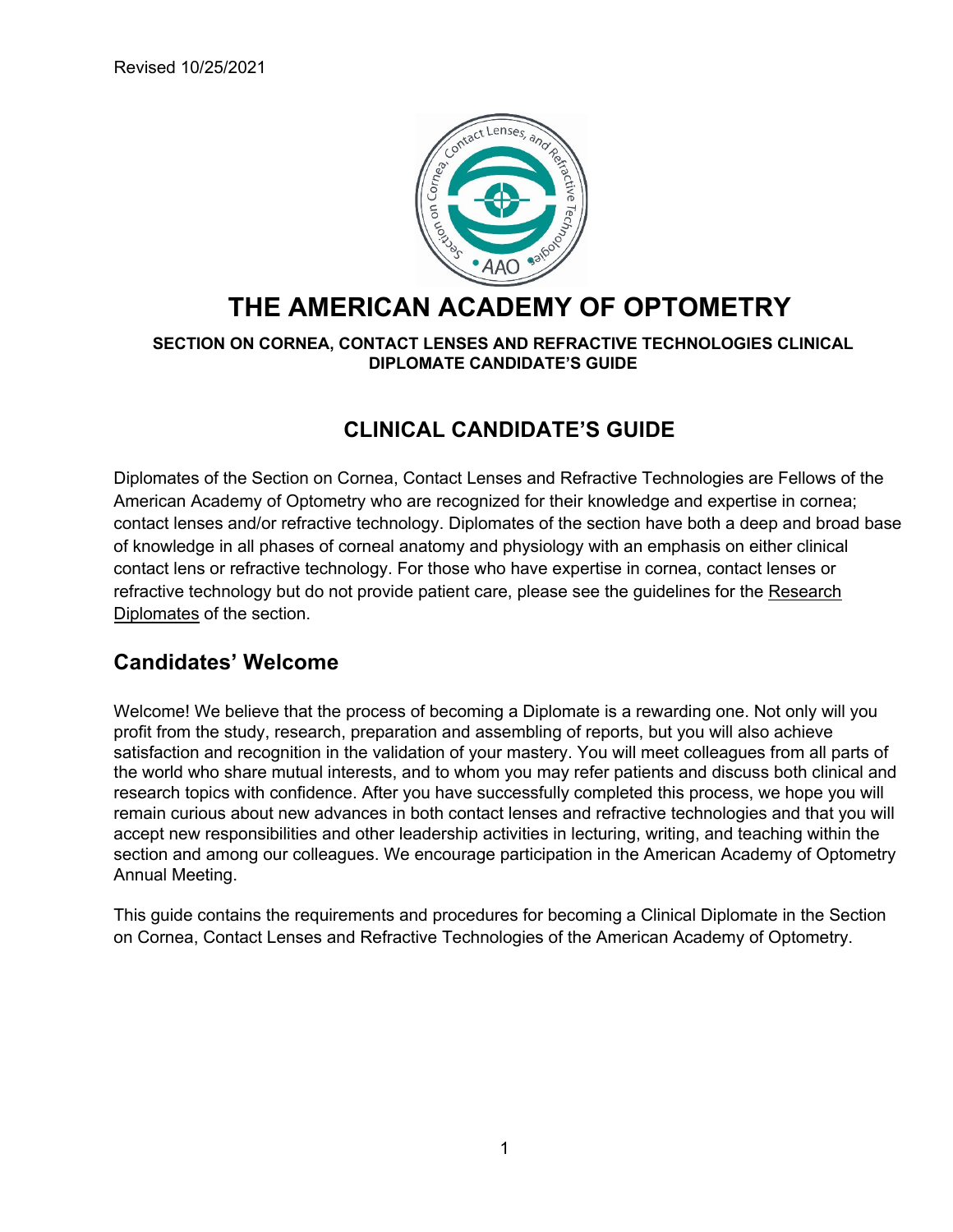### **TABLE OF CONTENTS**

- I. Requirements for Becoming a Candidate (page 3)
- II. Overview of the Diplomate Process (page 3)
- III. Case Report Requirements and Writing Guide (page 6)
- IV. Examinations (page 12)
	- Written Examination
	- Practical Examination
	- Oral Examination
	- Repeating Examinations
- V. Annual Interviews (page 16)
- VI. Completion (page 16)
- VII. Final Advice (page 16)
- VIII. Appendix A: Case Report Composition (page 17)

*Please note that this guide supersedes all previous information and instructions.*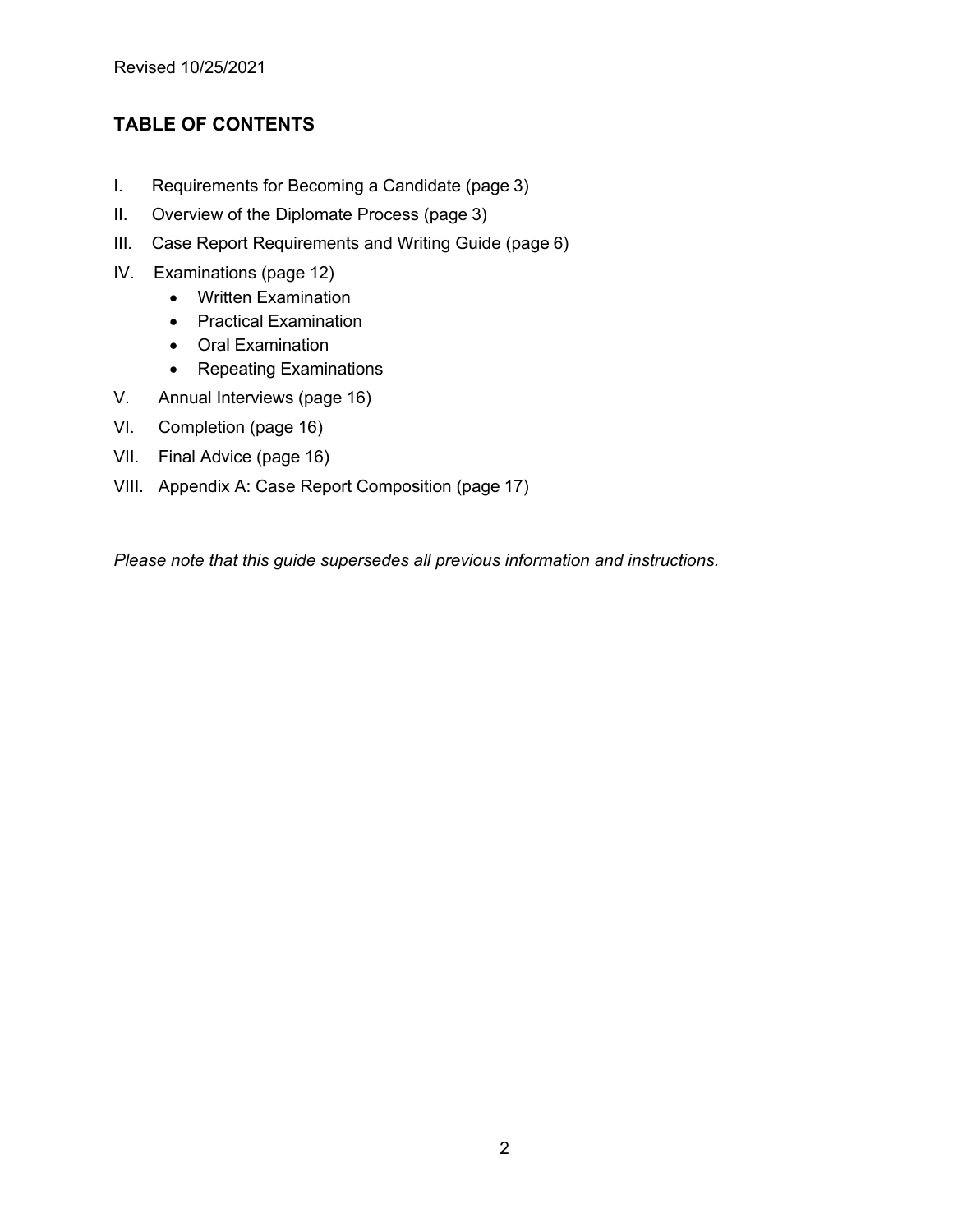# **I. Requirements for Becoming a Candidate**

The following are a list of requirements for all candidates who are interested in becoming a Clinical Diplomate in the Cornea, Contact Lenses and Refractive Technologies Section:

1. Be a Fellow in good standing of the American Academy of Optometry (AAO).

2. Submit an application form online http://www.aaopt.org/cclrt indicating your desire to become a Diplomate of the Section.

- The application can be initiated at any time and you will have **five years** to complete the requirements.
- You will submit a current curriculum vitae during the application process.
- There is an application fee of \$100 (made payable to the AMERICAN ACADEMY OF OPTOMETRY).
- You will submit a head and shoulders photograph of yourself.
- You will need to identify which track/emphasis you are interested in pursuing:
	- 1. Clinical Diplomate:
		- a. Cornea and Contact Lenses (CL emphasis)
		- b. Cornea and Refractive Technologies (RT emphasis)
	- 2. Research (non-clinical) Diplomate (see research track guidelines)

# **II. Overview of the Diplomate Process**

After the acceptance of your application, you will have up to five years to complete the following four requirements to achieve Diplomate status:

- 1. Case reports (7)
- 2. Written examination
- 3. Practical examination
- 4. Oral examination

#### **Case Reports**

Case reports are the only portion of the process that is not conducted **at** the American Academy of Optometry Annual Meeting. One case report must be submitted to and accepted by the Case Report Committee before the written or practical examinations can be taken.

#### **At the American Academy of Optometry Annual Meeting**

There are many opportunities for participating with the Section during the annual American Academy of Optometry meeting. For example, attendance to Cornea, Contact Lens and Refractive Technology lectures, receptions, symposiums, posters and paper sessions is encouraged. Not only is it the time to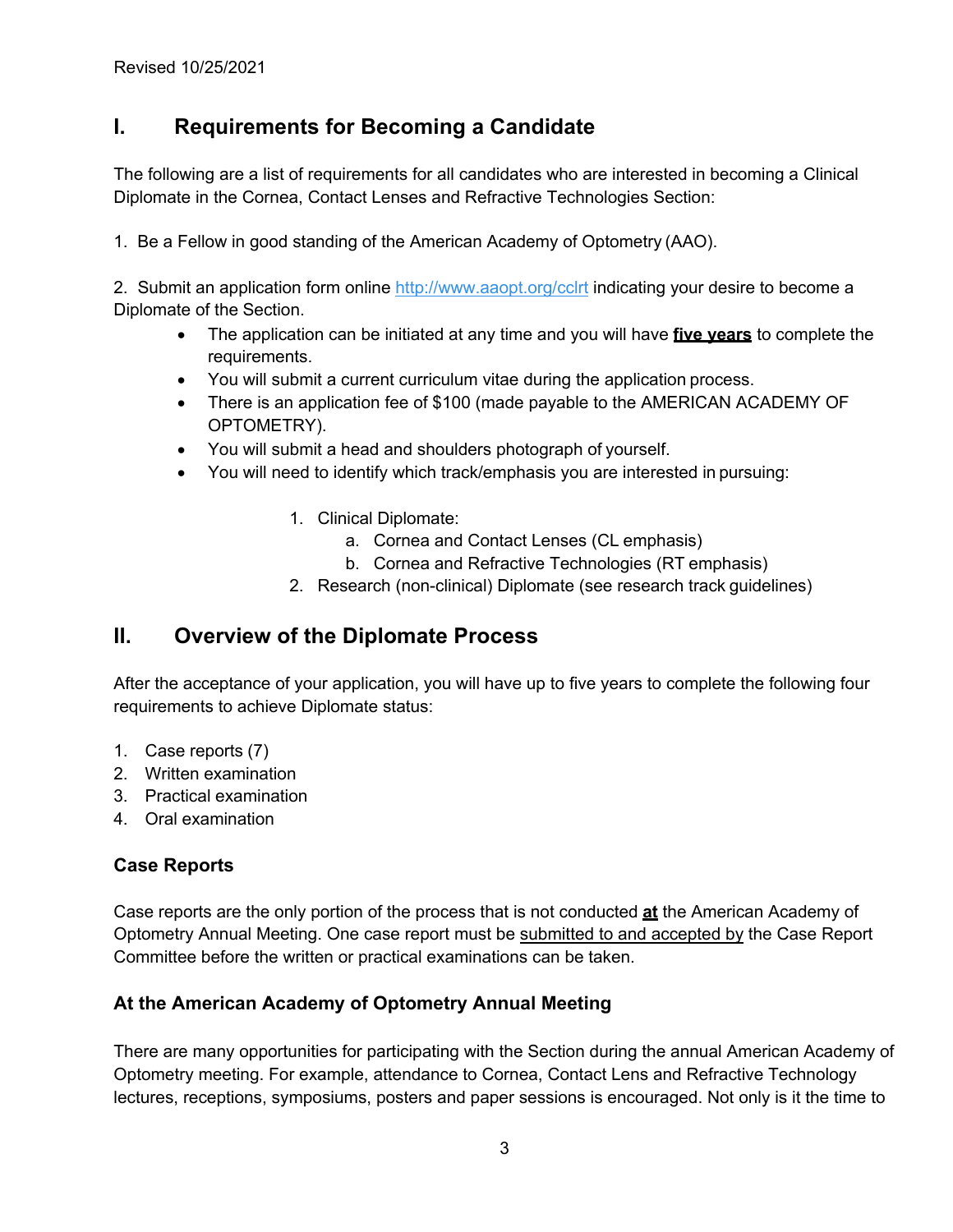take examinations to progress in the process, but it is also where candidates will receive feedback from the Diplomate Award Committee and have the ability to meet with them and other mentors who can assist in the process. PLEASE confirm the dates and times of the events (below) with the Diplomate Award Committee PRIOR to making hotel and airline reservations to ensure full participation. Meeting times and locations will be also noted on the Academy Schedule and in the AAO meeting "App".

#### **Diplomate Preparatory Course**

A preparatory class is recommended as useful additional preparation for the process. It is also an opportunity to be introduced to other candidates as well as Diplomates in the leadership.

#### **Welcome Breakfast / Orientation Meeting**

All prospective and active candidates should attend the Orientation Meeting. The members of the Diplomate Award Committee will help further acquaint you with the goals of the Section and with the requirements and procedures for achieving Diplomate recognition. It is also another opportunity to meet other Diplomate candidates and Diplomates. At this time, let the Diplomate Award Committee know your cell phone number so you can be efficiently contacted during the Annual Meeting.

#### **Written Examination**

The written examination is offered once at each American Academy of Optometry meeting. Please inform the Diplomate Award Committee of your intentions of taking the examination.

#### **Practical Examination**

The practical examination is offered once at each American Academy of Optometry meeting at an off-site location. Please inform the Diplomate Award Committee of your intentions of taking the examination.

#### **Oral Examination**

The oral examination is conducted at the completion and passing of all of the case reports and the written and practical examinations. The oral examination will be scheduled by the Diplomate Award Committee.

#### **Awarding of Diplomate Status**

Upon successful completion of the process, candidates are nominated for Diplomate status. The candidate will be expected to attend the CCLRT Section *Reception Honoring the New Diplomates* and the Academy's *Recognition Gala and Awards Program*, at which you will be introduced as a new Diplomate.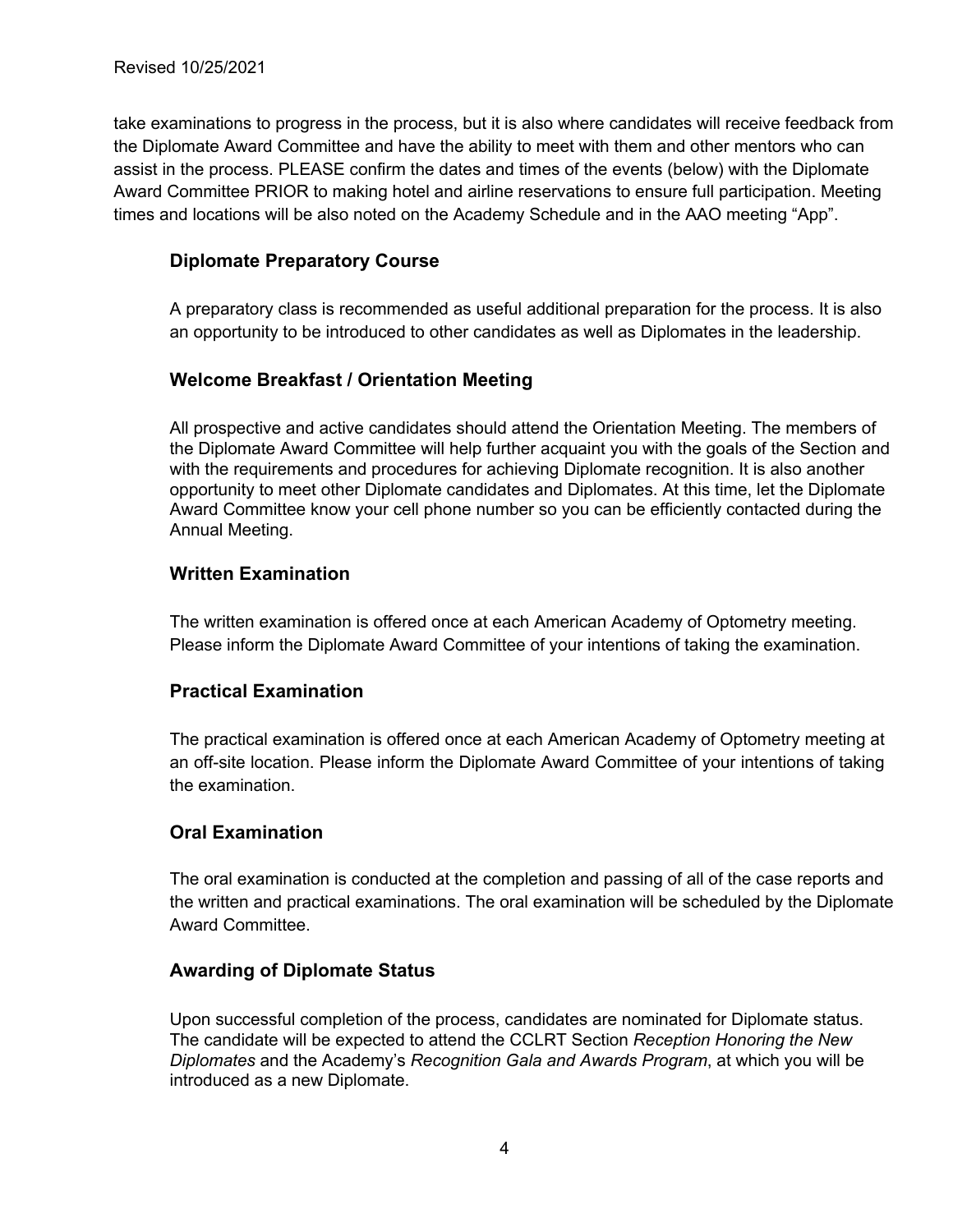### **Application Re-Submission**

All requirements must be completed within a five year period. Failure to satisfy the requirements during that period will necessitate a re-submission of an application including a non-refundable fee. It may also require retaking all parts of the examinations. Any and all parts of the examinations are encouraged to be taken as soon as possible in order to advance toward recognition as a Diplomate.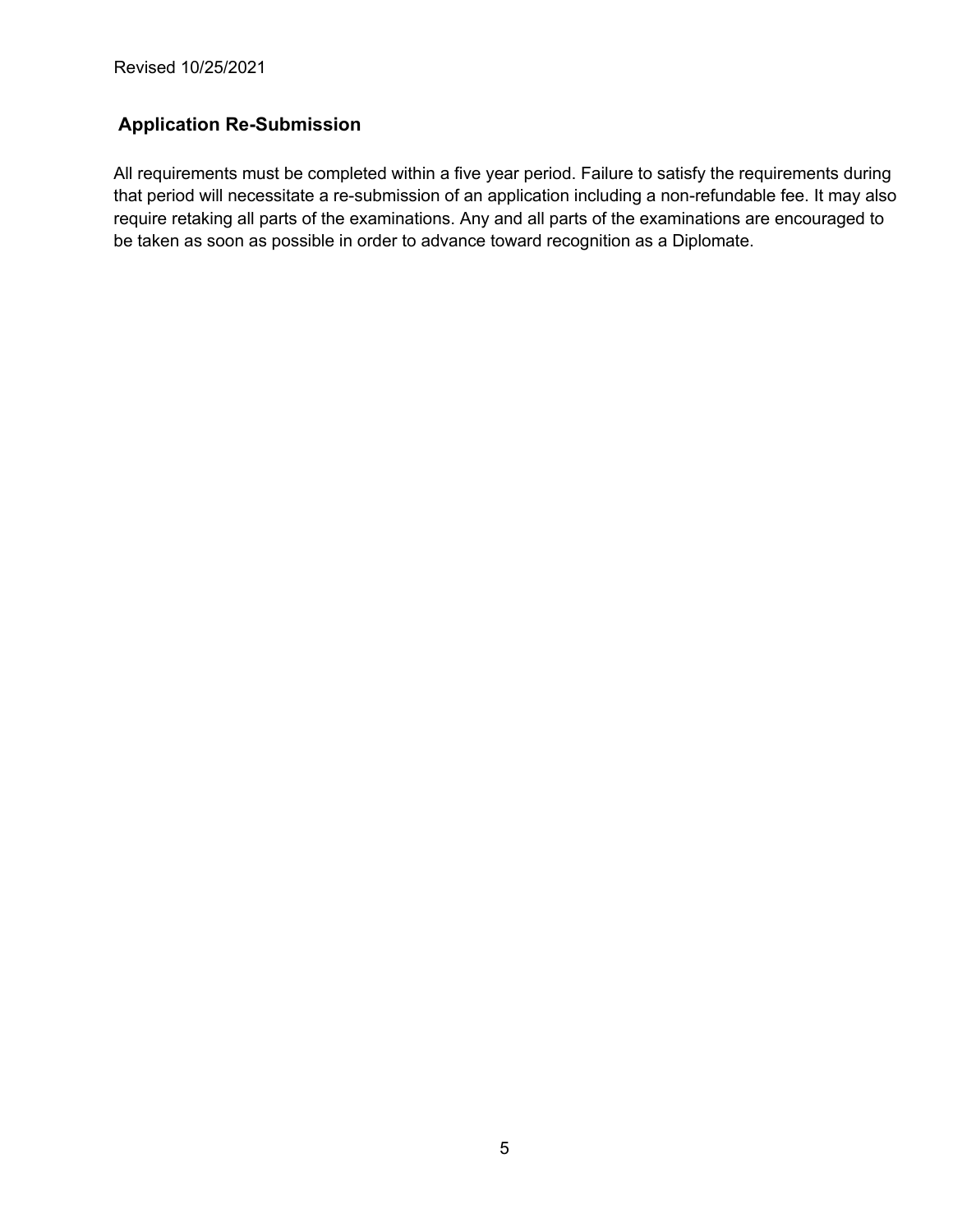# **III. Case Report Requirements and Writing Guide**

#### **General Information**

The purpose of the case reports requirement is not only to demonstrate knowledge and expertise in various areas of cornea, contact lenses and/or refractive technologies but also to demonstrate skills in communicating that knowledge. The case reports are the most arduous and time-consuming part of the examination process and are the only requirement not conducted at the Annual Academy Meeting.

All candidates are required to submit and have accepted **seven written case reports** in designated areas.

- There are three areas (see columns on the chart of page 8) from which case reports can be selected:
	- o **Cornea** (column A)
	- o **Contact Lenses** (column B)
	- o **Refractive Technologies** (column C)
- **Cornea (column A)**
	- $\circ$  The purpose of this section is the treatment of a corneal condition. If the patient happens to wear contact lenses, please discuss the contact lens as well but emphasis should beon the therapeutic treatment of the corneal condition.
- **A Clinical Diplomate Candidate with an emphasis in Contact Lenses** can select:
	- o A minimum of 2 cases from Cornea (column A)
	- o A minimum of 4 cases from Contact Lenses (column B)
	- o Plus one case from any column
	- o *Scleral lens cases may be used in a maximum of two of the seven totalcases.*
	- o *Soft contact lenses may be used in a maximum of two of the seven totalcases.*
- **A Clinical Diplomate Candidate with an emphasis in Refractive Technologies** can select:
	- o A minimum of 2 cases from Cornea (column A)
	- o A minimum of 4 cases from Refractive Technology (column C)
	- o Plus one case from any column
- All patients reported on should have been followed for a **minimum of six months** unless otherwise indicated.
- **One unique case** can be used per candidate. The unique case must be accepted by the Case Report Committee for approval.
- **A maximum of two publications** in a peer-reviewed indexed journal may substitute for a case report.
	- $\circ$  The indexed journal must appear in a searchable data base (i.e. MedLine, PubMed).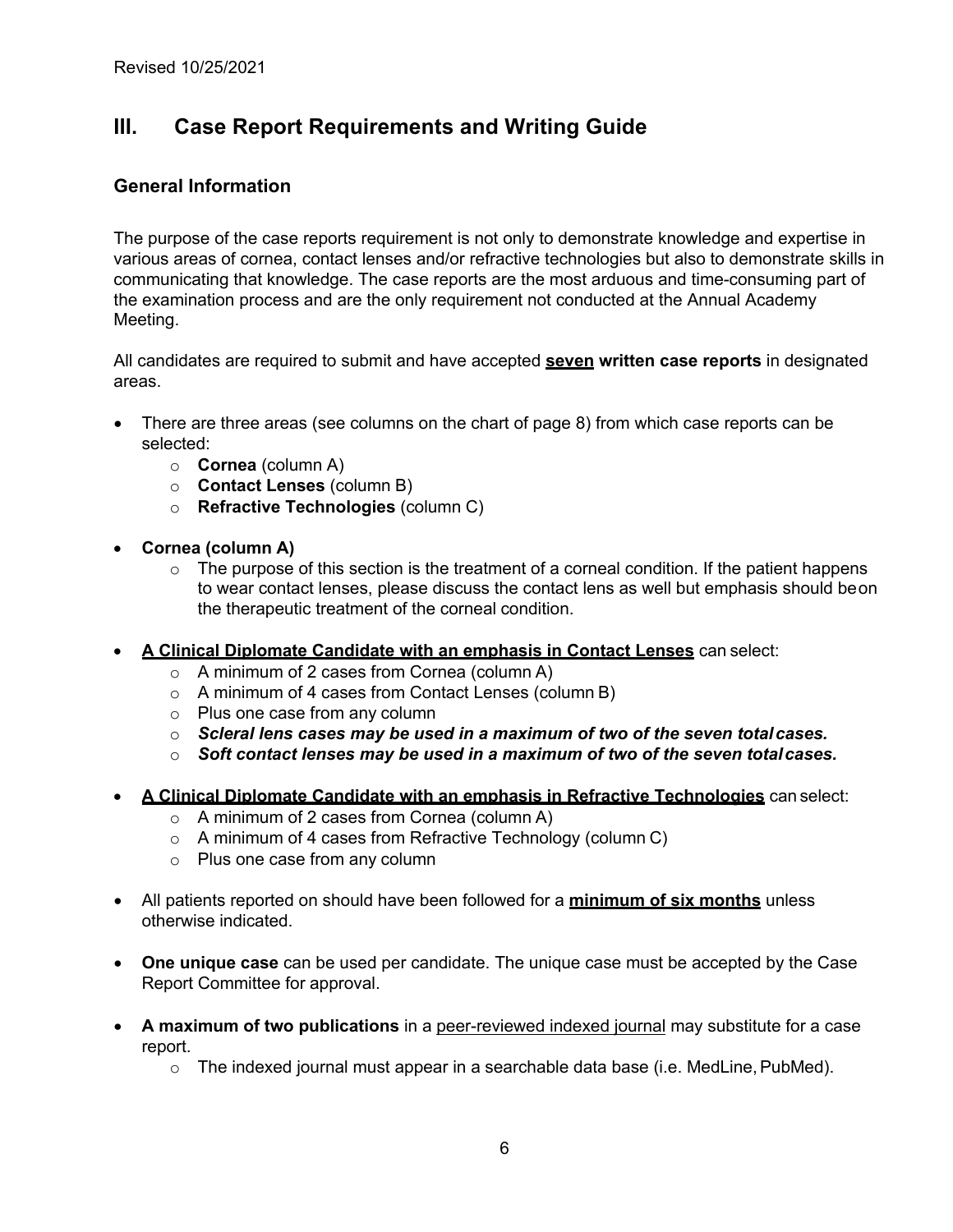- o The candidate must be first or corresponding author.
- o The publication must be approved by Case Reports Committee.
- $\circ$  The publication must relate to the category in which the publication is being submitted.
	- For example: a publication on keratoconus may be substituted for case report #11, Lens fitting: Keratoconus or Pellucid: GP/Scleral/Specialty Soft or Hybridlens(es)
- $\circ$  Consideration will be given to applicants pursuing the Clinical Diplomate Award who are no longer see patients or do not have files that might satisfy a specific case report requirement. In lieu of writing a case report, a topic will be assigned relating to that particular requirement.

#### **Case Report Submission**

- After receiving confirmation of application acceptance from the Diplomate Award Committee Chair, submit the first case report to the Case Reports Committee along with the category that it fulfills.
- **DO NOT SEND ALL 7 CASE REPORTS IN AT ONCE**.
- Once the Case Reports Committee returns the first accepted report, begin work on the rest of the case reports.
- If it is returned for revision, revise the case report based off the comments and critique from the referees.
- **All reports must be submitted to the Case Reports Committee 10 weeks prior to the start of the Annual Meeting**, in order to be considered for that year's Annual Meeting.
	- o Early submission is strongly encouraged to allow adequate time for revision. Revisions are frequently necessary and must then be regraded.
	- o **Allow for, at minimum, four weeks for each grading cycle.**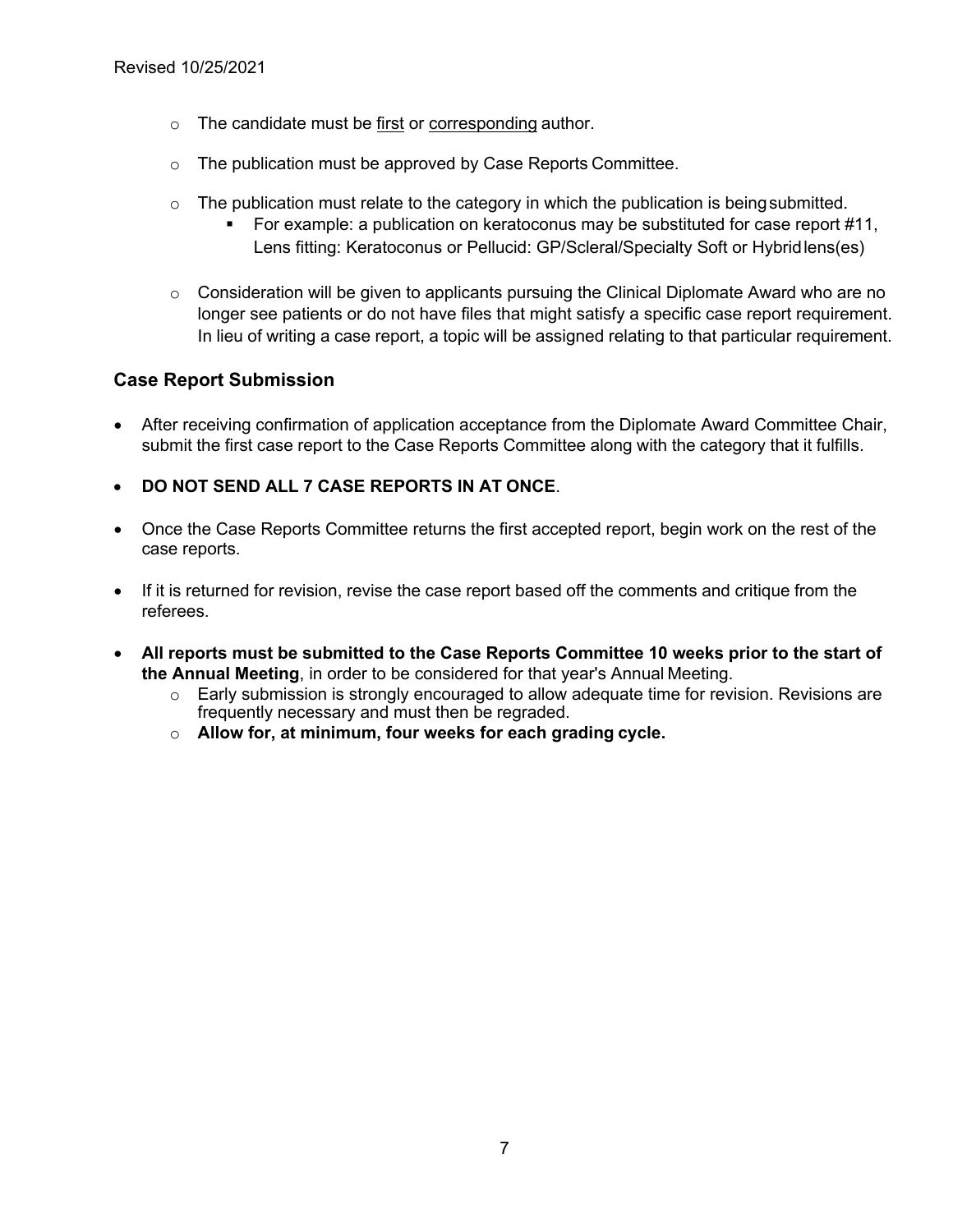# **Case Report Categories Chart**

| <b>Column A</b><br>(2 cases minimum)                                                   | <b>Column B</b><br>(4 cases minimum for CL Candidates)                                                                 | <b>Column C</b><br>(4 cases minimum for RT Candidates)                                                                                                           |
|----------------------------------------------------------------------------------------|------------------------------------------------------------------------------------------------------------------------|------------------------------------------------------------------------------------------------------------------------------------------------------------------|
| <b>CORNEA CASES (patient does</b><br>not need to be a CL wearer):                      | <b>CONTACT LENS CASES</b>                                                                                              | <b>REFRACTIVE TECHNOLOGY CASES</b>                                                                                                                               |
| 1. Treatment/management of<br>severe dry eye/lacrimal apparatus<br>disease             | 7. Corneal (<12mm) GP lens fitting:<br>Refractive Error $>= -8.00$                                                     | 15. Hyperopic LASIK case, discussing<br>differences in strategy compared to<br>myopic treatment                                                                  |
| 2. Treatment/management of<br>severe ocular allergy                                    | 8. Corneal (<12mm) GP lens fitting:<br>Refractive Error $> = +3.00$                                                    | 16. Management of case that required<br>retreating due to outcome/complications                                                                                  |
| 3. Treatment/management of<br>corneal dystrophy, degeneration<br>or ectasia            | 9. Corneal (<12mm) GP lens fitting: Bitoric<br>>= -3.00 cylinder/toricity                                              | 17. Photorefractive Keratectomy (PRK)<br>including strategy compared to LASIK                                                                                    |
| 4. Treatment/management of<br>infectious corneal disease                               | 10. Rigid (any size) lens fitting: Front<br>surface toric design                                                       | 18. Corneal Cross-Linking (CXL) case<br>and/or Intracorneal Ring segments,<br>including rationale                                                                |
| 5. Management of patient with<br>systemic disease that includes<br>corneal involvement | 11. Lens fitting: Keratoconus or Pellucid:<br>GP/Scleral/Specialty Soft or Hybrid<br>lens(es)                          | 19. Phakic intraocular implantation,<br>including rationale vs. corneal-based<br>procedure                                                                       |
| 6. Treatment of cornea with<br>Phototherapeutic Keratectomy<br>(PTK)                   | 12.Lens fitting: Bifocal/multifocal                                                                                    | 20. Refractive lensectomy case (clear lens<br>extraction). Include rationale for IOL<br>model selected.                                                          |
|                                                                                        | 13. Lens fitting: after Corneal Surgery                                                                                | 21. Treatment/management of refractive<br>surgery patient who experienced<br>complications                                                                       |
|                                                                                        | 14. Myopia Control: Pharmacological,<br>Orthokeratology or other contact lens                                          | 22. Treatment/management of refractive<br>surgery patient who with systemic disease<br>implications                                                              |
|                                                                                        | 25. Lens fitting of an irregular cornea (not<br>KC or surgery induced): GP/scleral/specialty<br>soft or hybrid lenses. | 23. Pre and Postoperative management of<br>a patient receiving a toric or multifocal IOL<br>after cataract removal. Include rationale<br>for IOL model selected. |
| 24. Unique case-must be approved by Case Report Committee                              |                                                                                                                        |                                                                                                                                                                  |

\*2 scleral lens cases maximum

\*2 soft contact lens cases maximum

\*2 peer reviewed indexed publication substitution maximum (to be approved by Diplomate Award Committee member(s))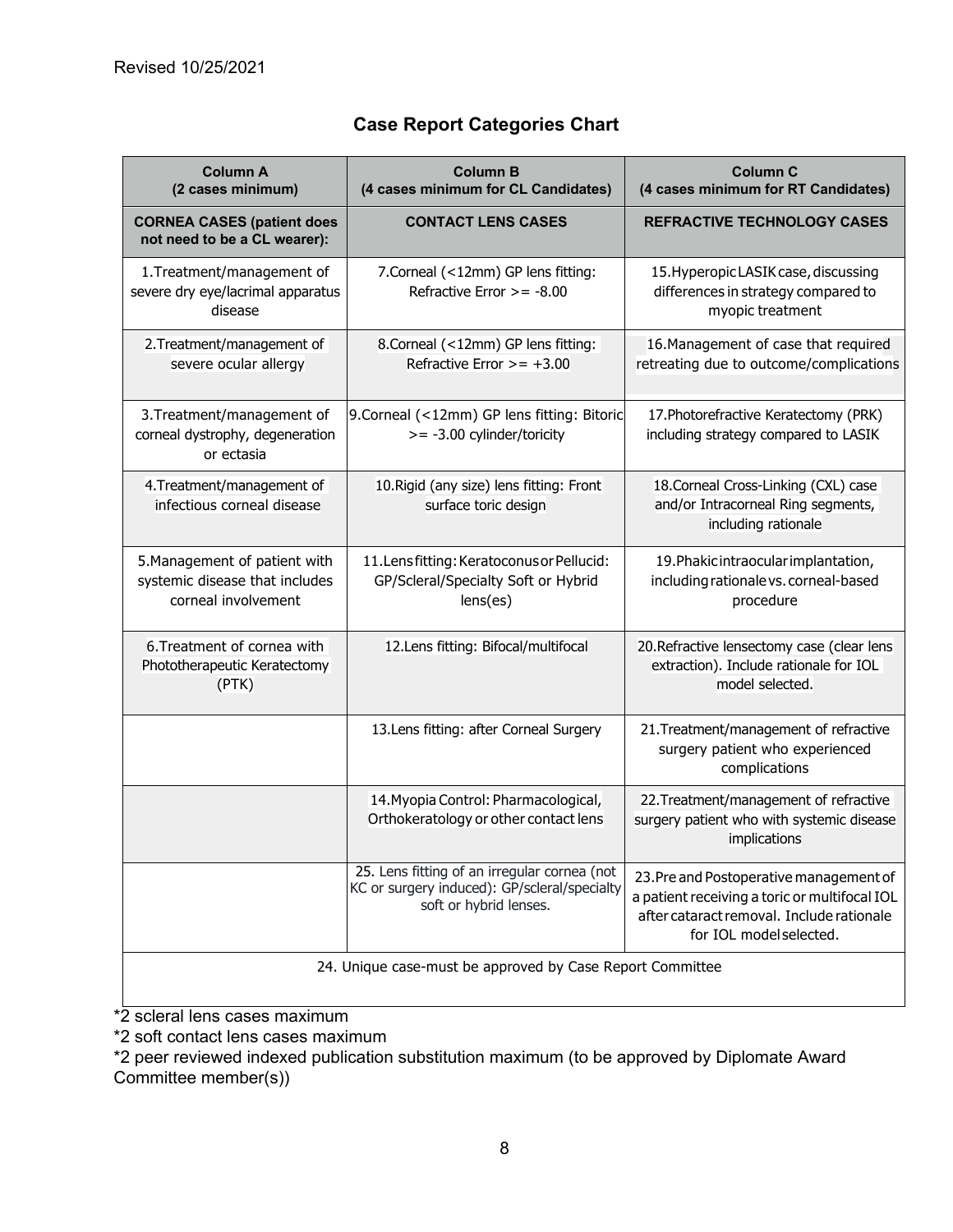#### **Case Report Category Updates**

From time to time, the Section Executive Committee will make changes to specific case report category requirements. You will be required to satisfy the new category requirement(s) if you have not previously done so. An exception will be made if the committee is aware that you are currently working on a case report to satisfy that particular category, or if you have previously submitted a report to satisfy that particular category and are preparing that report for resubmission.

#### **Case Report Format**

- **1.** Case reports should be submitted double-spaced using Microsoft Word, with pages numbered. Use of line numbering is encouraged to make it easier for referees to identify specific items for review or comment. Graphic images should be attached as jpeg files or embedding in the case report document. Use image compression or reduce the size and/or resolution of images submitted as possible before embedding in your document. Contact the Case Reports Committee if you are unfamiliar with file compression techniques. **Total file should not exceed 2MB.**
- 2. Your name and address should appear in the body of the submission email only, but NOT in the case report. The cover page of the case report should include:
	- a. Your Candidate ID number: This is assigned upon starting the Diplomate process.
	- b. The case report category that you are intending to fulfill. (For example: Case Report #1: Category #13 (Column B) Lens fitting after Corneal Surgery).
- 3. The Case Report Committee will assign each report a coded number and will forward the reports to two referees who are Diplomates in the Section. This requirement will ensure that the eliminating any potential bias. Avoid references to institutions that may identify you personally.
- 4. The purpose of the case report is to not only demonstrate topic expertise but also to successfully communicate this expertise. Do not assume that the readers know what you are thinking. *Explain everything in detail, including your thought processes,* especially with regards to diagnosis and treatment. If a test was not reported, it is assumed that it was not done. Reports that solve problems and deal with difficult clinical situations are more highly regarded and acceptable than mundane reports where all the clinical findings are perfect.
- 5. Record data in a manner that is easily understood by everyone. It is acceptable to record findings as "normal," if those findings have no bearing on the case being discussed. For instance, if the candidate is describing the appearance of the cornea after contact lens wear, "normal" is simply not sufficient. Readers from a different background as yours may not understand your "shorthand" or conventions so please stay with standard optometric abbreviations. If unsure, it is recommended to avoid abbreviations completely.

Do not record extraneous information. (For example, if you did not perform a dilated fundus examination at a 1 week contact lens follow-up, please do not include this information.)

6. Tables are encouraged to make the paper more easily readable.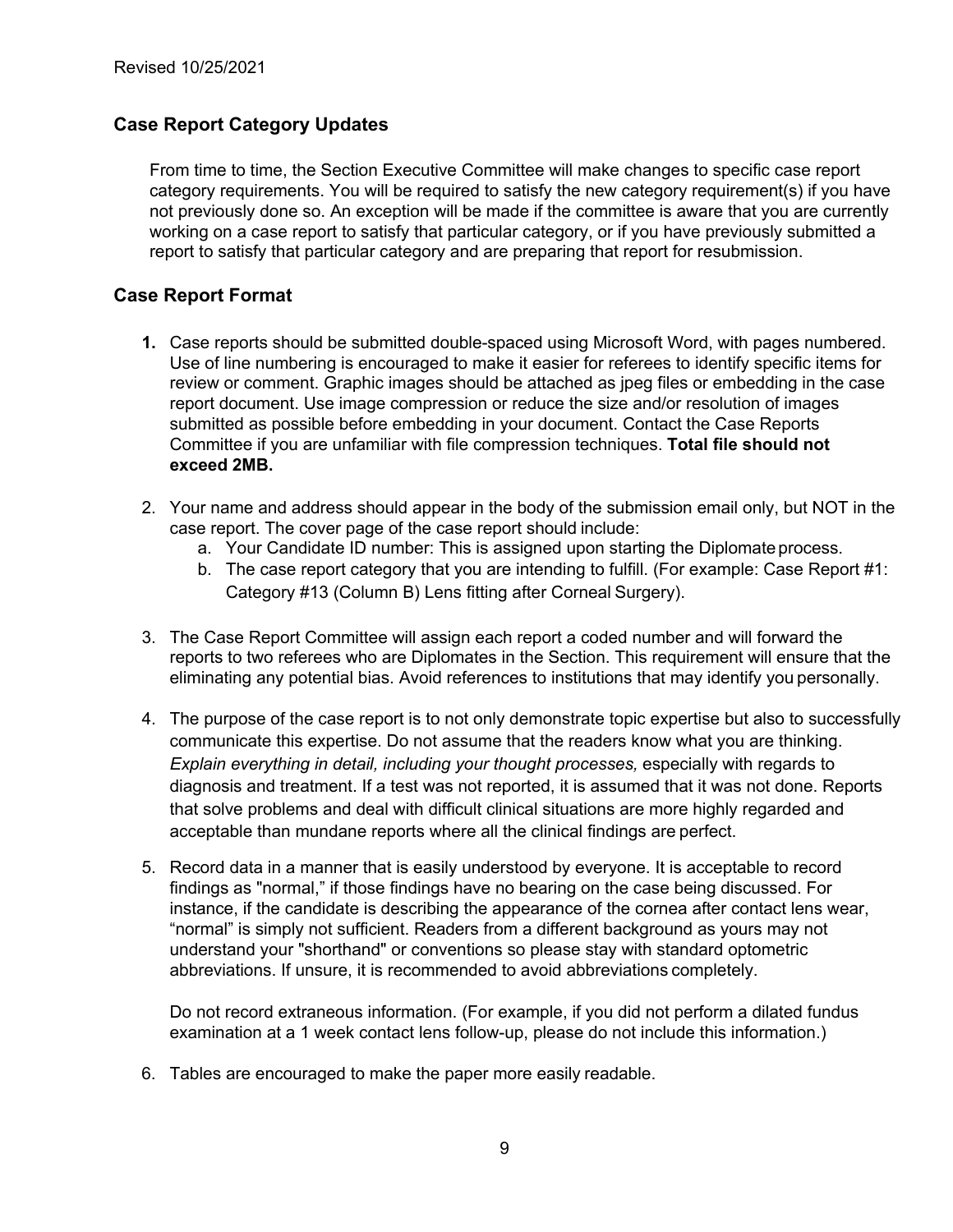- 7. Write in a clear, concise manner. **PLEASE PROOFREAD YOUR REPORTS CAREFULLY** and use spell check. Approach the case reports as if they to be submitted for publication in a peerreviewed scholarly journal.
- 8. If English is not your native language, consider having a native English speaker who has an understanding of optometry to help proof read the paper especially for grammar and syntax.

### **Case Report Submission Progress**

CASE REPORT PROGRESS IS REQUIRED BEFORE PROCEEDING TO THE EXAMINATIONS.

At least one case report (not a substituted published paper) must be accepted before the candidate is eligible to take the written or practical examinations. The initial case report must be submitted at least **10 weeks prior to the Annual Meeting** before either of the required examinations can be taken. Keep in mind that revisions are frequently necessary, and each grading cycle may take up to four weeks. Therefore, in order to have the case report passed before the Annual Meeting, the case report should be submitted as early as possible to allow time for any revisions.

# **Case Report Checklist**

Below is a checklist of items required before submission to the Case Reports Committee via email. Materials should be provided in the following order.

 $\circ$  The case report should be written in Microsoft Word with double spacing, line numbers, written in a style similar to that of a peer reviewed journal (third person's point of view), and formatted according to the instructions above and in Appendix A.

o Title page

- o Title, Case Report Number/Category, Candidate Number
- o Abstract (limit: 150 words)
- o Text
- o References
- o Figure Legends
- o Tables
- o Figures

#### **See Appendix A for Case Report Composition Details**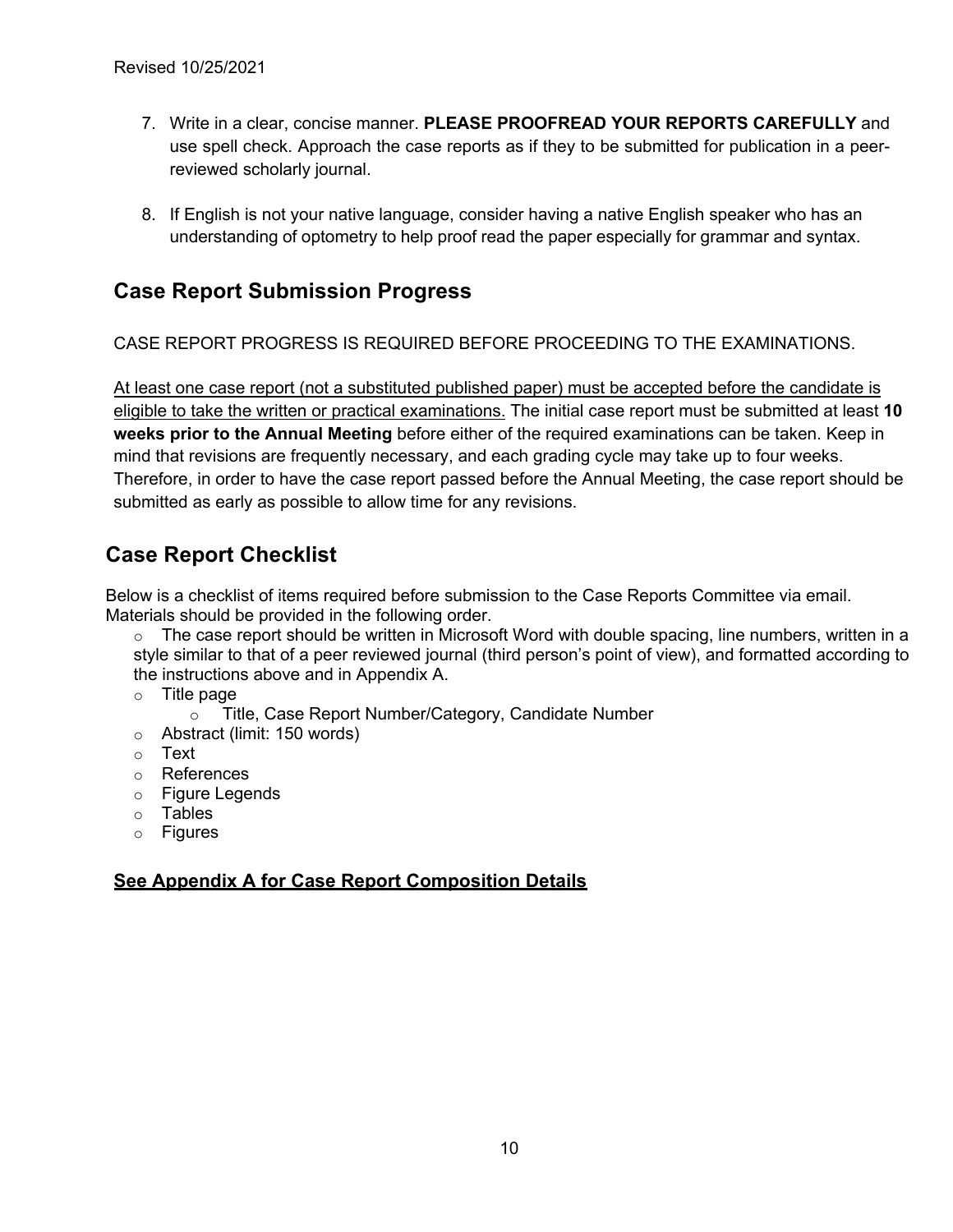# **Appeals Process**

The section does its best to have expert reviews. Understand that many good case reports may be rejected or require substantial revision. View each case report as an individual learning opportunity. Reviewers are encouraged to provide constructive criticism that is meant to aid in your professional growth. If you feel that the case report reviews are not objective and that you deserve another evaluation, please address this issue with the Diplomate Award Committee at any time.

### **Revisions**

If a case report is sent back for revision, please attach a cover letter stating how and where in the case report the concerns by the reviewers have been addressed. It is also helpful to return the revision to the Case Report Committee with highlighted print (for example *italics*) where changes to the original submission have been made or by using the "Track Changes" option in Microsoft Word.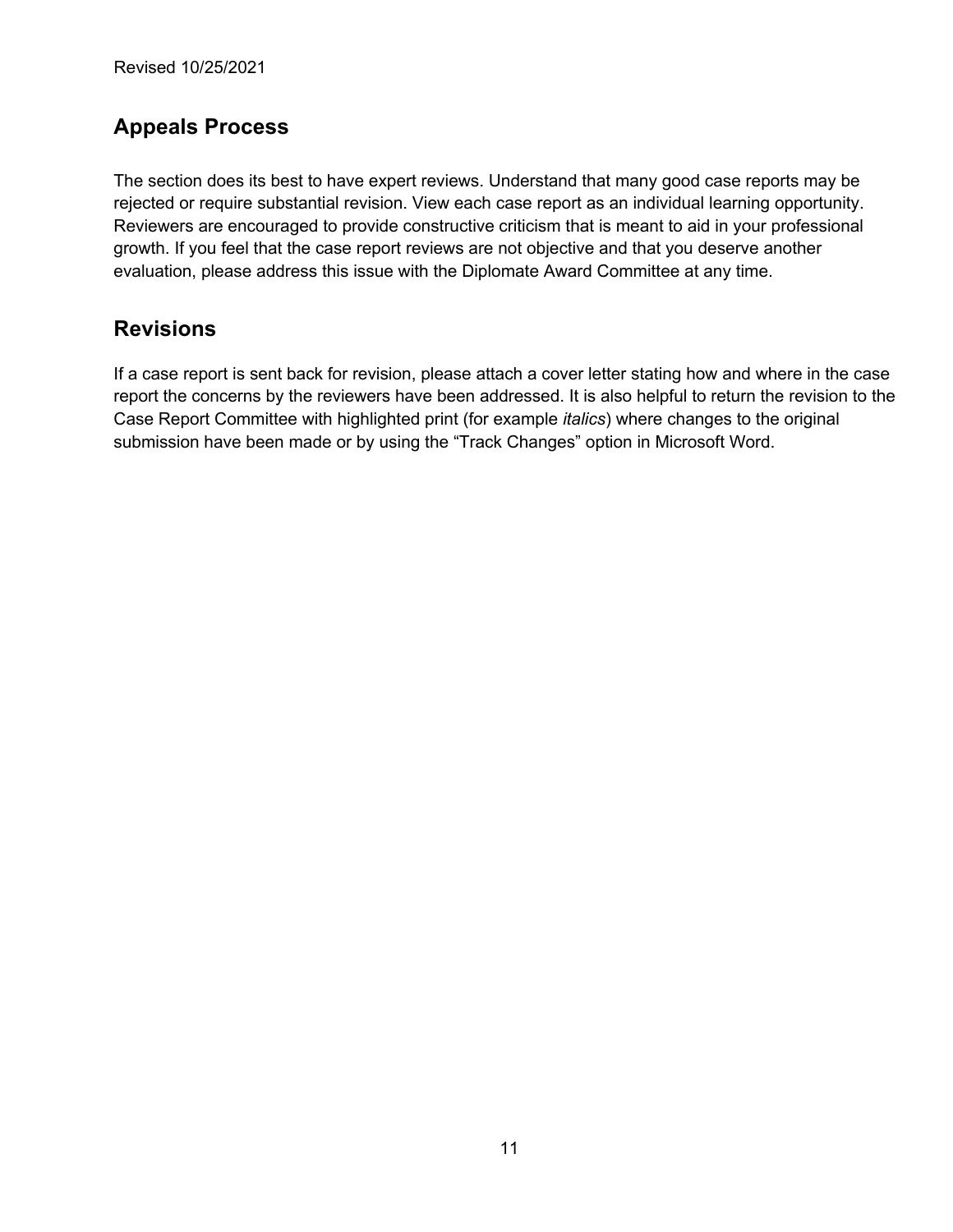# **IV. Examinations**

#### **Scheduling**

IF YOU ARE TAKING AN EXAMINATION FOR THE FIRST TIME OR ARE REPEATING PARTS OF THE EXAM, YOU SHOULD NOTIFY THE DIPLOMATE AWARD COMMITTEE CHAIR OF YOUR INTENT PRIOR TO THE ANNUAL MEETING AND SCHEDULE YOURSELF ACCORDINGLY.

You may sit for the written and practical in separate years or together in one year as long as the above requirements are met.

#### **1. Written Examination**

The examination is comprised of three major topics: cornea, contact lenses and refractive technologies. All Clinical Diplomate Candidates are responsible for a high level of knowledge in the topic of Cornea; however, those with an emphasis in Contact Lens will have more contact lens questions and similarly those with an emphasis in Refractive Technology will have more refractive technology questions.

| % of Written Questions                                     | Cornea<br><b>Questions</b> | <b>Contact Lens</b><br><b>Questions</b> | <b>Refractive Technologies</b><br><b>Questions</b> |
|------------------------------------------------------------|----------------------------|-----------------------------------------|----------------------------------------------------|
| <b>Contact Lens Emphasis</b><br><b>Candidates</b>          | 40-65%                     | 45-65%                                  | $5 - 15%$                                          |
| <b>Refractive Technology</b><br><b>Emphasis Candidates</b> | 45-65%                     | $5 - 10%$                               | $30 - 65%$                                         |

The examination format may contain various media, with fill in the blank and multiple choice questions at the discretion of the author; some calculations may be required. Questions and calculations will attempt to remain germane to clinical practice. The following is a guide for studying and is not meant to exclusively identify all topics that might be covered on the written examination.

#### **Cornea Questions**

Cornea questions are designed to evaluate your knowledge of the Cornea and Anterior Segment. The examination will cover anatomy, physiology, pathology, pathophysiology, identification and differential diagnosis of conditions of the adnexa, anterior segment and cornea. Most particularly, questions will be focused on both normal and atypical responses of these tissues to contact lens wear and/or surgical procedures. Treatment options for these conditions will also be covered.

- $\circ$  Knowledge of basic cornea and anterior segment anatomy and physiology.
- $\circ$  Ability to identify and differentiate pathologies related to contact lens wear or refractive surgery.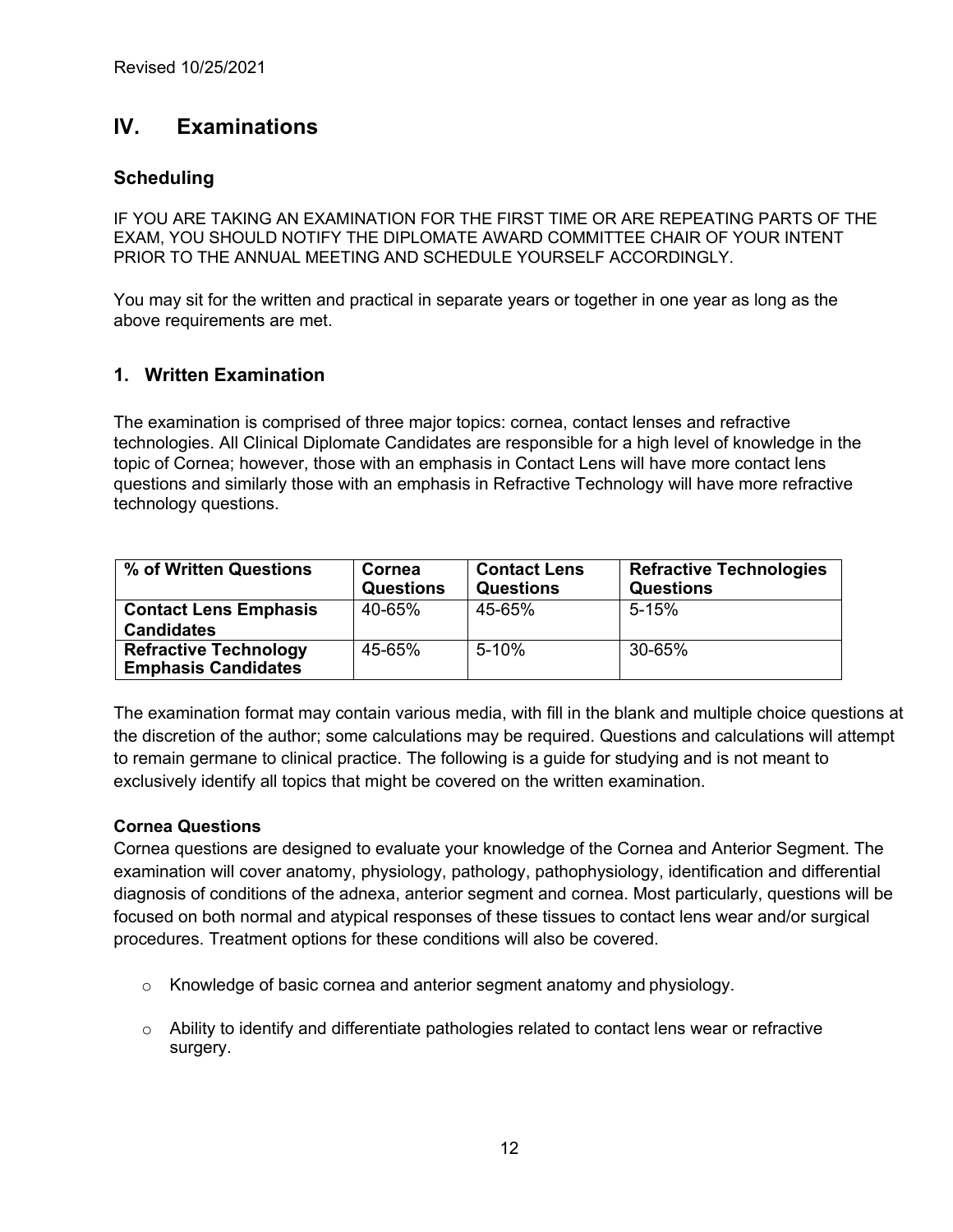- $\circ$  Ability to identify and differentiate pathologies as induced by other ocular/systemic diseases.
- o Identify differential diagnosis of conditions of the adnexa, anterior segment and cornea.
- $\circ$  The influence of contact lenses and refractive surgery on the metabolism, transparency, and integrity of the cornea and conjunctiva.
- $\circ$  Identify certain conditions as being contraindications for contact lens wear orrefractive surgery.
- o Biomicroscopy techniques used in contact lens practice.
- $\circ$  Pharmacology and other treatment of cornea and anterior segment disease, as well as potential complications of contact lens and refractive technology applications.
- $\circ$  Understanding the imaging of the cornea and structures that help maintain a healthy ocular surface (topography, OCT, profilometry, meibography, aberrometry, etc.) as it relates to contact lenses and refractive surgery.
- $\circ$  Dystrophies and degenerations of the adnexa, cornea and anterior segment.

#### **Contact Lens Questions**

Contact lens questions are intended to primarily test and evaluate your knowledge and skill in the application and management of contact lenses in a clinical setting. Topics include though not exclusive to the following:

- o Familiarity with current contact lens literature.
- $\circ$  Familiarity with all types of contact lens designs and modalities (i.e. corneal, scleral, hybrid, gas permeable, hydrogel, silicone hydrogel, piggyback).
- o Familiarity with contact lens materials and care systems.
- o Major historical developments in contact lens technology.
- $\circ$  Prognosis and contraindications of contact lenses when applied in particular patient scenarios.
- o Biomicroscopy technique as applied to contact lens practice.
- $\circ$  Principles of types of contact lenses. (e.g., myopia control lenses, multifocal lenses).
- $\circ$  Clinical application of the optics of contact lenses and a comparison to the spectacle lens correction of the refractive error.
- $\circ$  Design, construction and fitting techniques of various types of modern contact lenses.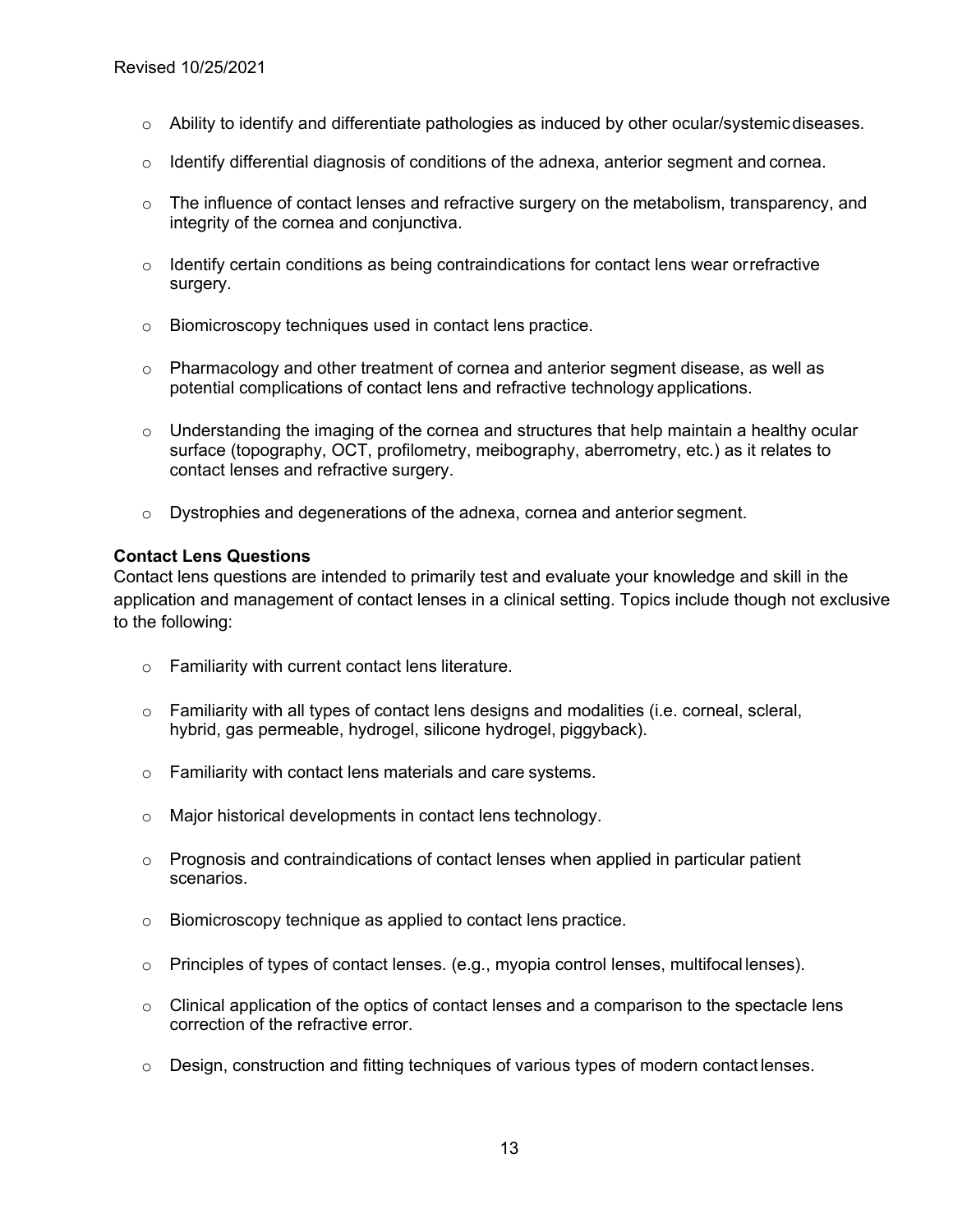- $\circ$  Fitting of specialty contact lenses (e.g. toric, bitoric, aspheric, hybrid, scleral, bifocal, orthokeratology, aphakia, myopia control, etc.)
- $\circ$  Management of the contact lens patient, including training, wearing schedules, post- fitting care, complications, etc.
- o Various fitting philosophies of all types of contact lenses.
- $\circ$  Pharmacology and contact lens hygiene related to contact lens practice.
- $\circ$  Understanding of topographical analysis of the cornea as it relates to contact lensfittings.

#### **Refractive Technology Questions**

Refractive Technology questions are intended to primarily test and evaluate your knowledge and skill in the management of refractive surgeries in a clinical setting. Topics include though not exclusive to the following:

- o Familiarity with current refractive technology literature.
- $\circ$  Familiarity with different types of refractive surgeries (i.e. intraocular lenses, corneal surface surgeries, inlays, laser-guided procedures, corneal collagen crosslinking, intracorneal ring segments).
- o Major historical developments in refractive technology.
- $\circ$  Prognosis and contraindications of refractive technology when applied in particular patient scenarios.
- o Biomicroscopy technique as applied to the refractive technology practice.
- $\circ$  Principles of refractive technology (e.g., laser surgery, refractive implants, corneal reshaping).
- $\circ$  Clinical application of the optics of corneal surgery and intraocular lenses and a comparison to the spectacle lens correction of the refractive error.
- $\circ$  Management of the refractive technology patient, including consent, pre-surgical evaluation, surgical technology and technique, post-surgical care, complications, etc.
- o Various philosophies of different refractive technology surgeries.
- o Pharmacology related to refractive technology practice.
- $\circ$  Understanding of topographical analysis of the cornea as it relates to refractive surgery.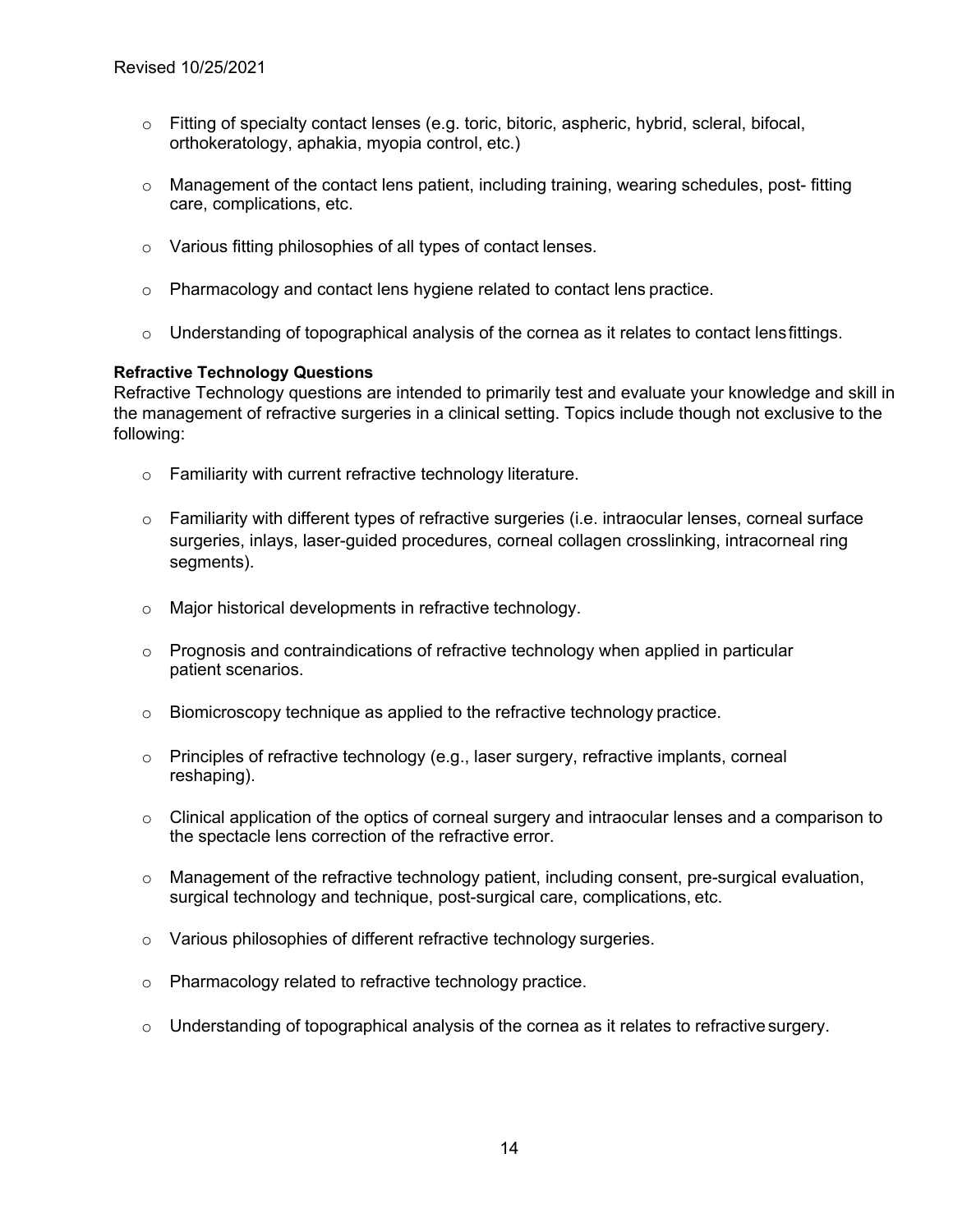#### **2. Practical Examination**

The practical examination is designed to evaluate clinical skills in patients who have cornea, contact lens or refractive technology issues. It will stress biomicroscopic evaluation of patients but may include diagnostic instrument (e.g. corneal topography, OCT or pachymetry) interpretations.

For those Diplomate Candidates with an emphasis in Contact Lenses, it will also likely test skills in the fitting of contact lenses, identification and measurement of contact lenses, use of contact lens instrumentation, contact lens care systems and evaluation of lenses in situ.

For those Diplomate Candidates with an emphasis in Refractive Technologies, it will test your examination/observation skills related to refractive surgery patients and case presentation scenarios.

The practical examination is typically conducted at an eyecare office or clinic/school in the area. The exact location and information about transportation to and from the site will be provided. Four or five hours are usually allocated for this examination. Lunch is typically provided at the examination site.

#### **3. Oral Examination**

After successful completion of your case reports and all other tests, you will be eligible to sit for the oral examination. This oral examination allows you to demonstrate your mastery of knowledge in all of the areas covered by your Diplomate designation. **The oral exam is not intended to be limited to a strict defense of your case reports and examinations. Rather, it will be your opportunity to prove that you have a high level of knowledge in all aspects of the field of cornea, contact lenses and refractive technologies appropriate to the designation.**

The oral examination is usually administered by three current Diplomates and will last approximately two hours. Typically, there will be a past Section Chair, an educator, and a clinician on the examining committee. When you are eligible to sit for the oral examination, the Diplomate Award Committee will schedule your oral examination for you. You are expected to be very flexible with regard to the time schedule for the oral examination; it is best that your schedule is not full of lecturing/presenting commitments for that year.

#### **Repeating Examinations**

Failure of any one part of the examination necessitates a repetition of that entire part of the examination at a subsequent meeting of the Academy. Those parts of the examination completed successfully need not be repeated unless your application period has expired. If any portion of the written and/or practical examinations are not successfully completed, you must make additional progress on any outstanding case reports before you will be allowed to retake the remaining examination sections the following year. Such progress is defined as having one additional case report accepted prior to the Annual Meeting.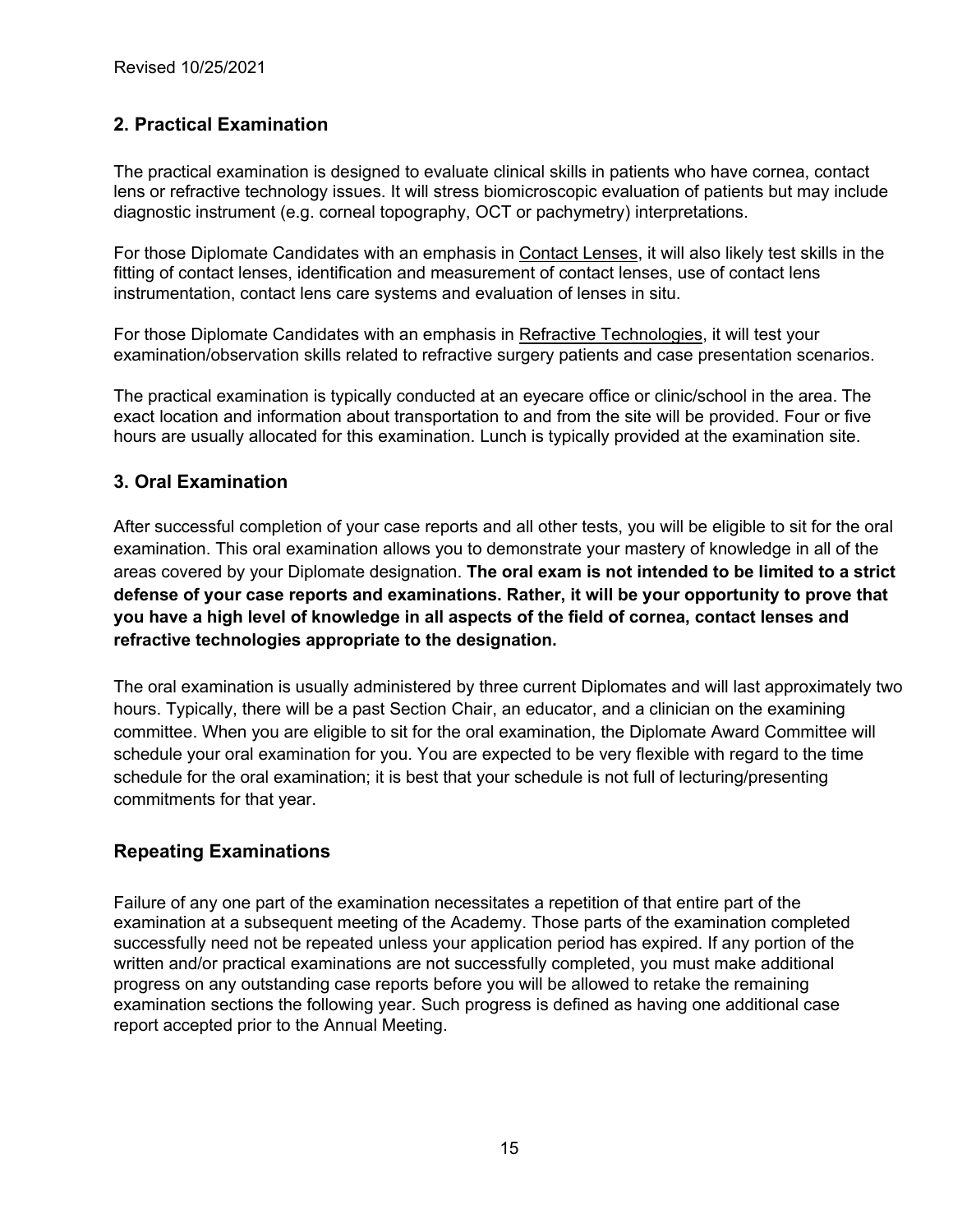# **V. Annual Interviews**

All active candidates in the examination process will have an annual interview scheduled during the Annual Meeting. You should be in contact with the Diplomate Award Committee Chair prior to the Annual Meeting (or at the Orientation Meeting/Welcome Breakfast at the latest) to schedule this interview. You are expected to have some flexibility to make this appointment – commitments for lecturing/presenting can be accommodated, but desire to attend courses/workshops is not a sufficient reason to deny an opportunity for this interview. Few candidates complete all phases of the examination in one year.

# **VI. Completion**

After completion of the CCLRT Diplomate requirements, you will be nominated to the AAO Board as a Diplomate in the Section on Cornea, Contact Lenses and Refractive Technologies. After accepted, it is expected that you attend the CCLRT Section *Reception Honoring the New Diplomates* and the Academy's *Recognition Gala and Awards Program*, where you will be introduced as a new Diplomate at each event.

### **VII. Final Advice**

Everyone involved in the Diplomate process of the American Academy of Optometry has previously completed the process themselves. It is a rewarding professional goal that sets you apart from your colleagues. It is a designation that is held in high esteem within our profession. It is not intended to be simple or easy, but is intended as a growth experience and to validate a candidate's mastery in the area of emphasis.

Every Diplomate in any of the Academy's Sections will tell you that it was a great personal experience. It will require a review of your clinical techniques, a solidification of your thinking in many clinical areas, and force you to review textbooks and journals which are the foundation of the clinical work that we do every day. We wish you good luck in the process and are here to help and guide you if you wish to move forward in the process. In addition to the official representative (Section Chair, Diplomate Award Committee Chair, Case Reports Committee, referees, exam proctors), any Section Diplomate would be more than happy to offer you his or her time to assist you in the process. Please do not hesitate to use all of these resources at any time throughout the process.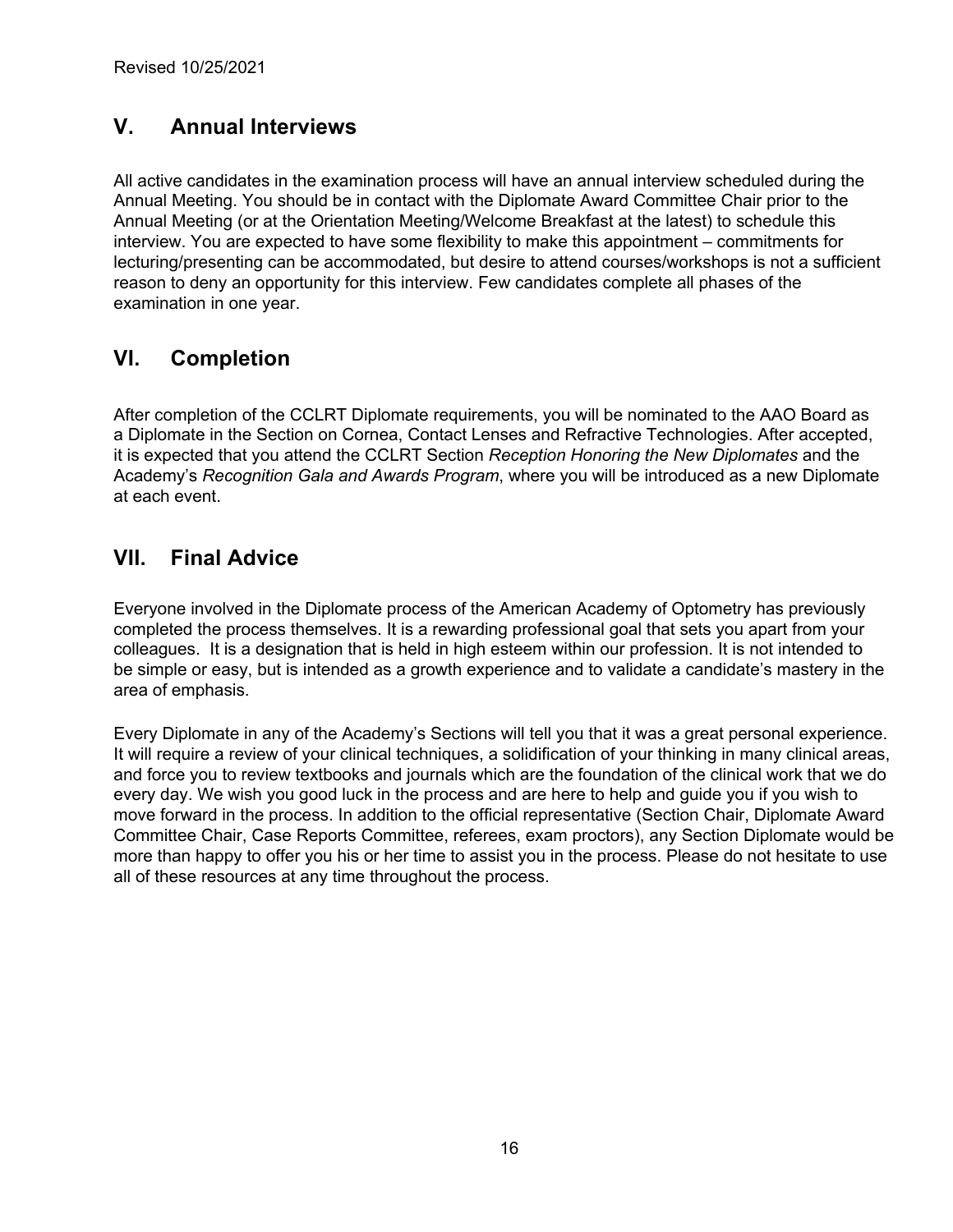# **Appendix A: Case Report Composition**

Please refer to the sample cases that are posted online: https://www.aaopt.org/membership/sectionssigs/fellows-sections/fellows-sections-cclrt/fellows-sections-cclrt-diplomate

Case reports, which are typically 20 to 25 pages in length, must contain the following information:

#### **I. Abstract**

Include a structured abstract of 150 words or less with the following headings:

- o Purpose
- o Case Report
- o Discussion

#### **II. Introduction**

Describe the purpose of the case report, the clinical problem illustrated in the report, and any major findings that will constitute the focus of the report. The Introduction should highlight the unique elements of this individual case in the context of the more general clinical entity that is represented by the findings presented in the following sections.

#### **III. Results**

The case report results are a detailed report of the case history; chief complaint including symptoms; signs; diagnosis; and treatment of the patient. It should also include the date and time of these clinical observations as well as any supplementary material relevant to the diagnosis and management of the patient. Charts such as the ones detailed below can be used for the diagnostic testing results; however, text in prose format should be used for the rest of the case report.

#### **A. Chief Complaint**

- When providing patient information, it is important to maintain HIPPA compliance. All identifying names and birthdates must be deleted from text and concealed on any included graphics such as corneal topographies. Patient age, gender, occupation and hobbies should be reported without violating HIPAA regulations.
- **List the dates of all relevant visits:** This helps the Case Reports Committee confirm that the minimum follow-up requirement (6 months) has been met.

#### **B. History**

• Include a complete general history (including family history) with a list of diseases and medications. Also include visual and ocular history with details relating to contact lenses (if worn). Ocular injuries and surgeries should be detailed in full. Describe visual requirements and reasons for desiring contact lenses or refractive surgery. Patient's symptoms should also be properly investigated and described.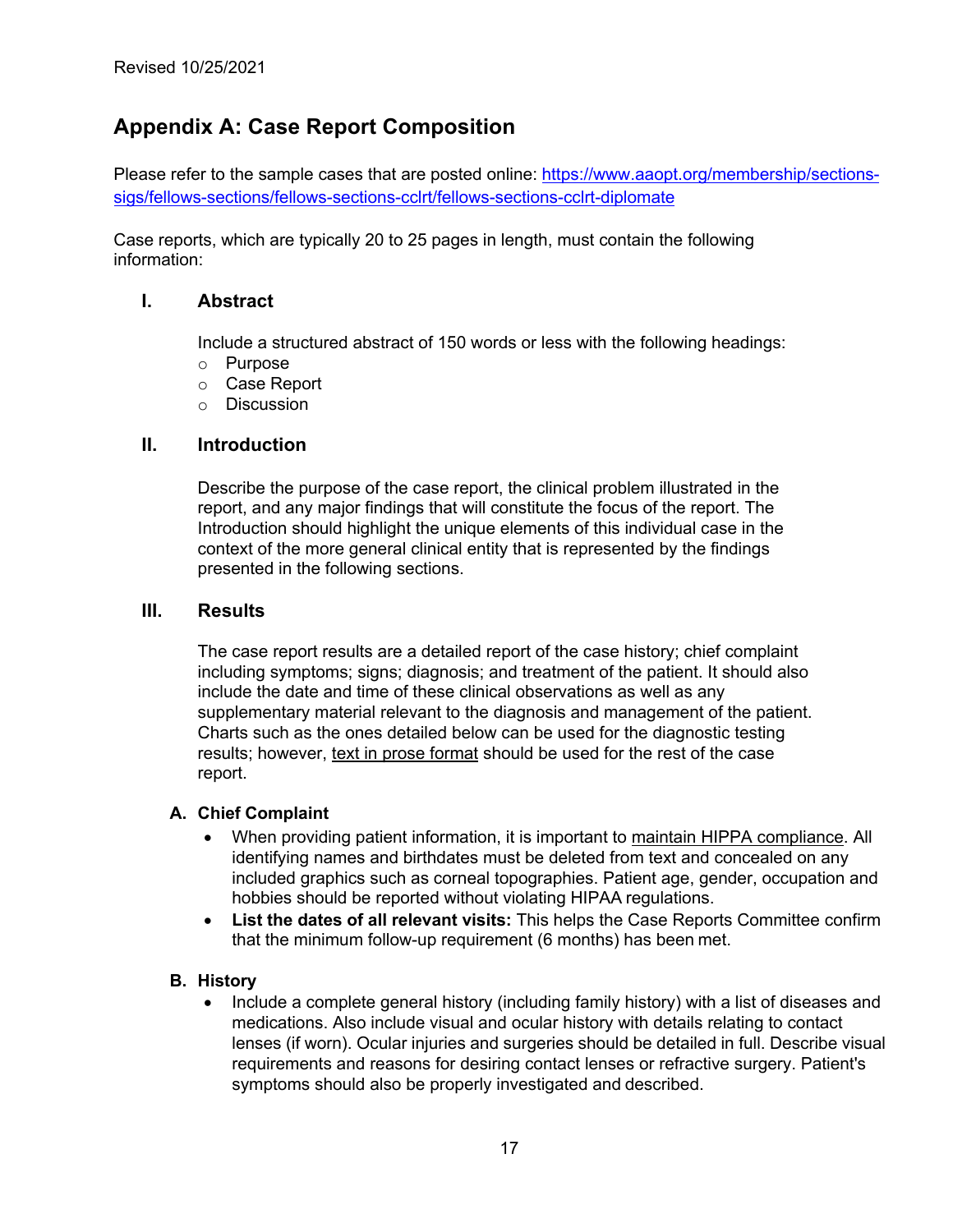#### **C. Diagnostic Testing Results**

- Diagnostic testing results can be written in table form such as the example below. It should include:
	- Visual acuities
		- 1. Distance and near
		- 2. Aided and unaided
		- 3. Pinhole
	- Manifest refraction
	- Keratometry or topography
	- Binocular function
	- External examination (including lids and other adnexa)
	- Biomicroscopy (detailing all structures examined)
	- Intraocular pressures
	- Ophthalmoscopy
	- Tear film assessment

Example of diagnostic testing results table:

#### **DATE OF VISIT:**

| <b>Entrance Visual Acuity (Spectacles)</b> |              |         |  |
|--------------------------------------------|--------------|---------|--|
| $\overline{O}$                             | Spectacle Rx | (20/40) |  |
| <b>OS</b>                                  | Spectacle Rx | (20/40) |  |

| <b>Manifest Subjective Refraction with VA</b> |                     |         |            |
|-----------------------------------------------|---------------------|---------|------------|
| OD.                                           | Manifest refraction | (20/40) | Pinhole VA |
|                                               | Manifest refraction | (20/40) | Pinhole VA |

| Keratometry (auto) |  |
|--------------------|--|
| OD                 |  |
|                    |  |
| <b>OS</b>          |  |
|                    |  |

| <b>Anterior Segment: Biomicroscopy</b> |                       |  |
|----------------------------------------|-----------------------|--|
| Lids/Lashes                            | Clear OU              |  |
| Cornea                                 | Clear OU              |  |
| <b>Tear Quality</b>                    | Unremarkable OU       |  |
| <b>Upper Palpebral</b><br>Conjunctiva  | Clear; no papillae OU |  |
| <b>Upper Palpebral</b>                 | Clear; no papillae OU |  |
| Conjunctiva                            |                       |  |
| <b>Bulbar Conjunctiva</b>              | Clear OU              |  |
| Iris                                   | Flat OU               |  |
| Lens                                   | Clear OU              |  |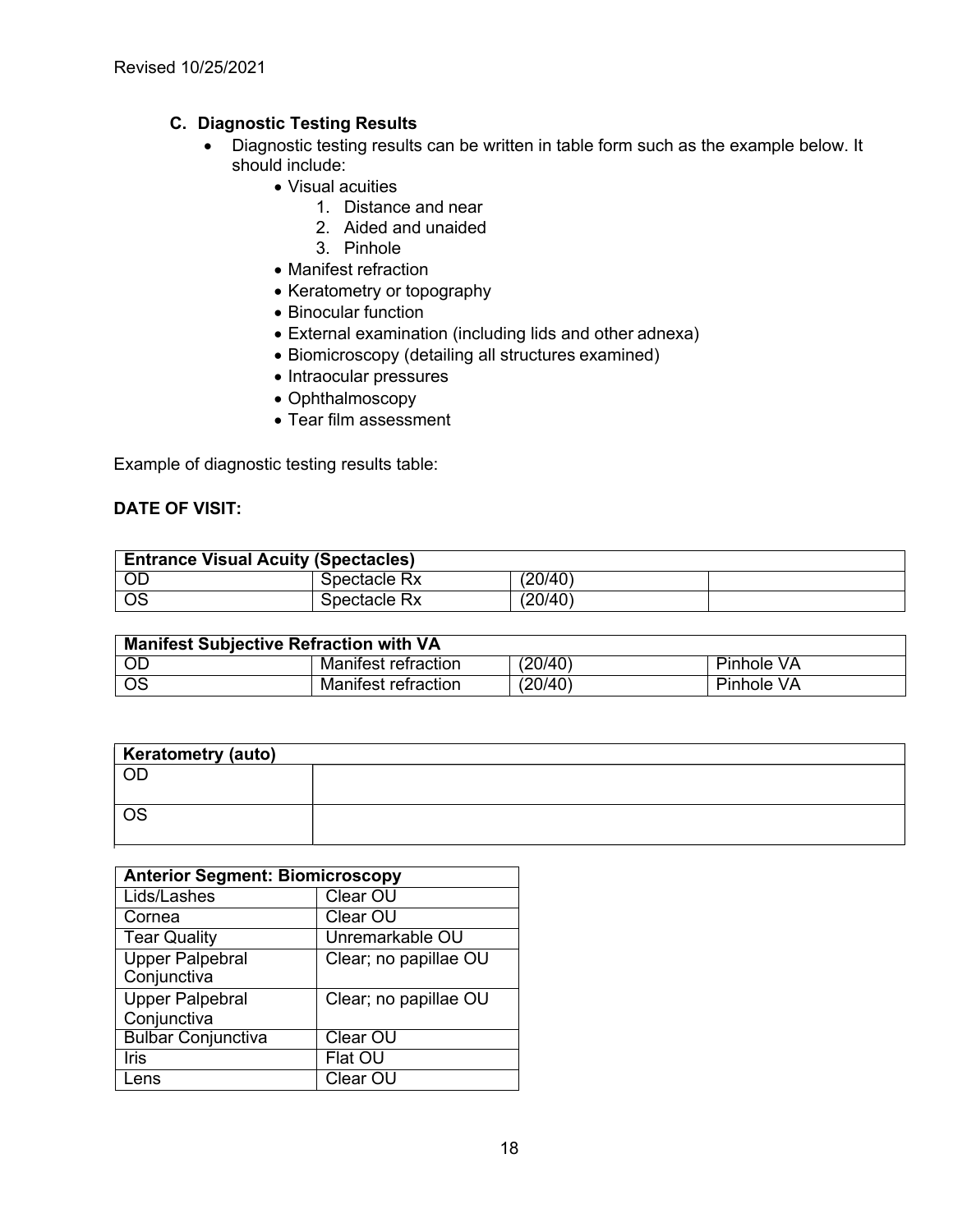| <b>Anterior Chamber</b> | Deep (grade IV angle);<br>no cells or flare OU |  |
|-------------------------|------------------------------------------------|--|
| Tear Break-Up Time      | >10 seconds OU                                 |  |

#### **D. Diagnosis**

- Add differential diagnosis if appropriate
- Differential diagnoses are required for cases 1-6

#### **E. Treatment Options**

- **1.** Include a discussion of all treatment options for the patient, delineating advantages and disadvantages of each
- **2.** Describe the course of treatment and justification for this patient
- **3.** Include the information that you shared with the patient and the patient's response

#### **F. Diagnostic Contact Lens Fitting for Contact Lens Patients**

- **1.** Include a complete diagnostic lens specification
	- **a.** It can be placed in a table form such as:

| <b>Parameter</b>          | OD                         | OS                         |
|---------------------------|----------------------------|----------------------------|
| Design                    | Rose K2 (Blanchard Contact | Rose K2 (Blanchard Contact |
|                           | Lenses, Manchester, NH)    | Lenses, Manchester, NH)    |
| Power $(D)$               | $-20.00$                   | $-11.00$                   |
| Baser curve radius (mm)   | 5.10                       | 5.90                       |
| Overall diameter (mm)     | 8.5                        | 8.7                        |
| Peripheral curve          | 2 steps flat               | 1.5 steps flat             |
| Material: Boston XO (B+L, |                            | Blue                       |
| Bridgewater, NJ)          | Green                      |                            |

- **2.** Include a full description of the fitting philosophy and techniques
- **3.** Evaluate the lens performance, including fluorescein patterns for rigid lenses, centration, movement, visual acuities and over-refraction for all diagnostic lenses
- **4.** Include reasons for the final lens selection
	- **a.** Detail why you selected each parameter including material, base curve, diameter, power, and complete specifications of the final lens design ordered.

#### **G. Dispensing or Prescription Information**

- **1.** Evaluate the lens (or medication/treatment/procedure) performance
- **2.** Include visual acuities and over-refraction
- **3.** Include modifications, if necessary
- **4.** Discuss instructions given to the patient (for contact lens patients this includes wearing schedule, contact lens care (including solution regimen) and handling)
- **5.** For cases 1-6 (and others if applicable), include medication prescription information and justification as needed

#### **H. Follow-up Visits: Describe at Least Two in Detail**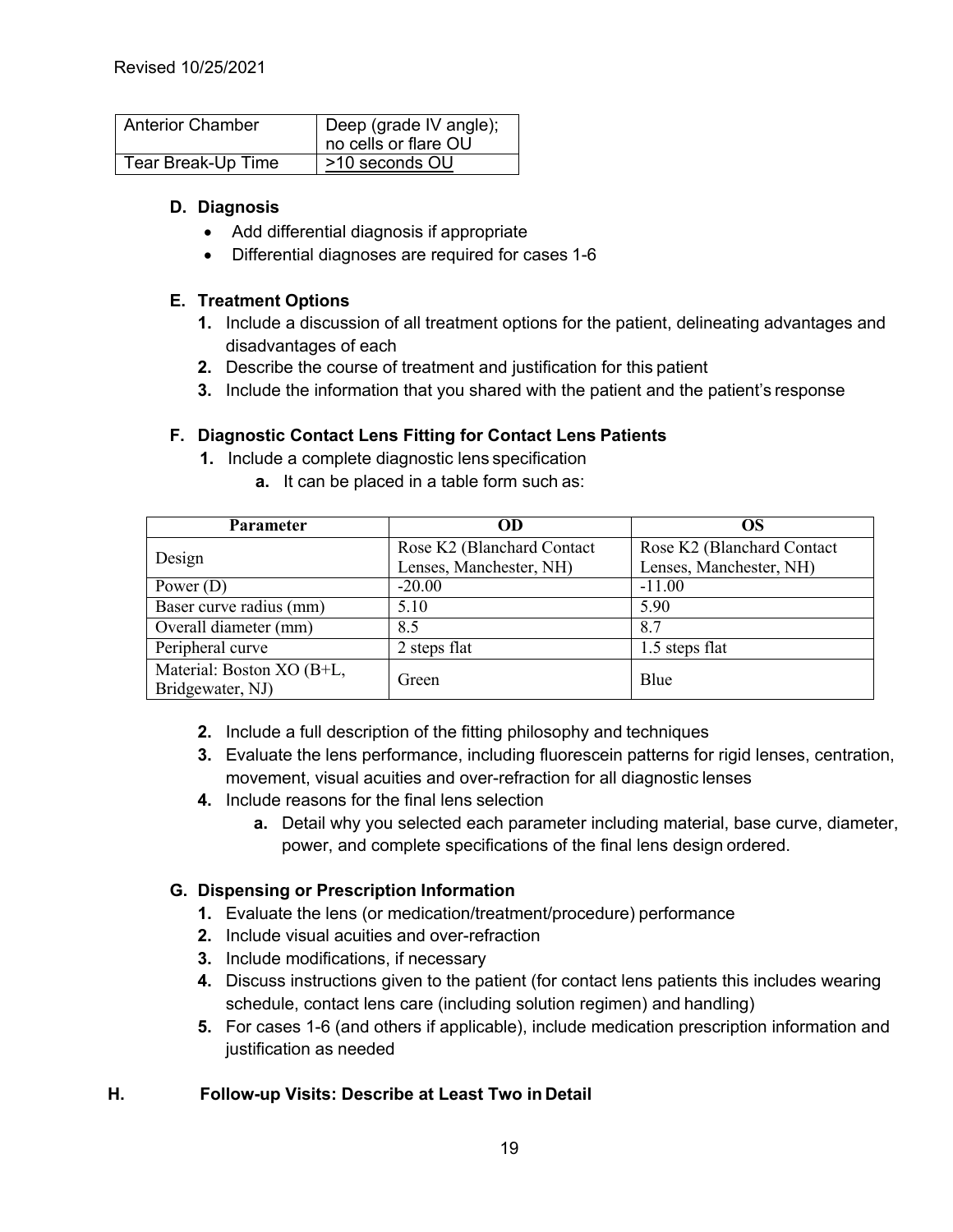- **1.** Dates
- **2.** Wearing times (for CL patients)
- **3.** History
- **4.** Symptoms
- **5.** Visual acuity (include over-refractions)
- **6.** Evaluation of fit (for CL patients)
- **7.** Biomicroscopy (with and without contact lenses)
	- **a.** Include lens performance, condition of the cornea and any other test results
- **8.** Contact lens modifications and rationale for any changes (if applicable)
- **9.** Discuss advice given to the patient and any changes to the treatment plan

#### **IV. Discussion, Summary and Conclusions**

- A. For contact lens cases, discuss:
	- **1.** Why you selected the specific contact lens design, material and/or parameters
	- **2.** Methods that you used for this patient
	- **3.** Your fitting philosophy
	- **4.** Types of problems normally associated with this type of fitting that you may or may not have encountered
	- **5.** Whether you would have approached the case differently had you had materials and/or lens designs that were not available when you started the case.
- B. For refractive technology cases, discuss:
	- **1.** Why that mode of refractive surgery and co-management was selected
	- **2.** Treatment and co-management philosophy
	- **3.** Types of problems normally associated with this type of surgery that you may or may not have encountered
	- **4.** Whether you would have approached the case differently had you had other options that were not available when you started the case.
- C. For all cases where any diseases were discussed (contact lens-related or not), discuss the pathophysiology relevant to the case.
- D. Give equal emphasis to positive and negative aspects with respect to the management of this case.
- E. Indicate any additional care or clinical intervention that might be recommended.
- F. Conclude with the broader clinical implications illustrated by the case report.

#### **V. References**

Cite references (i.e. peer-reviewed publications) as a basis for your clinical decisions and to contrast their findings with previously reported findings to demonstrate their depth of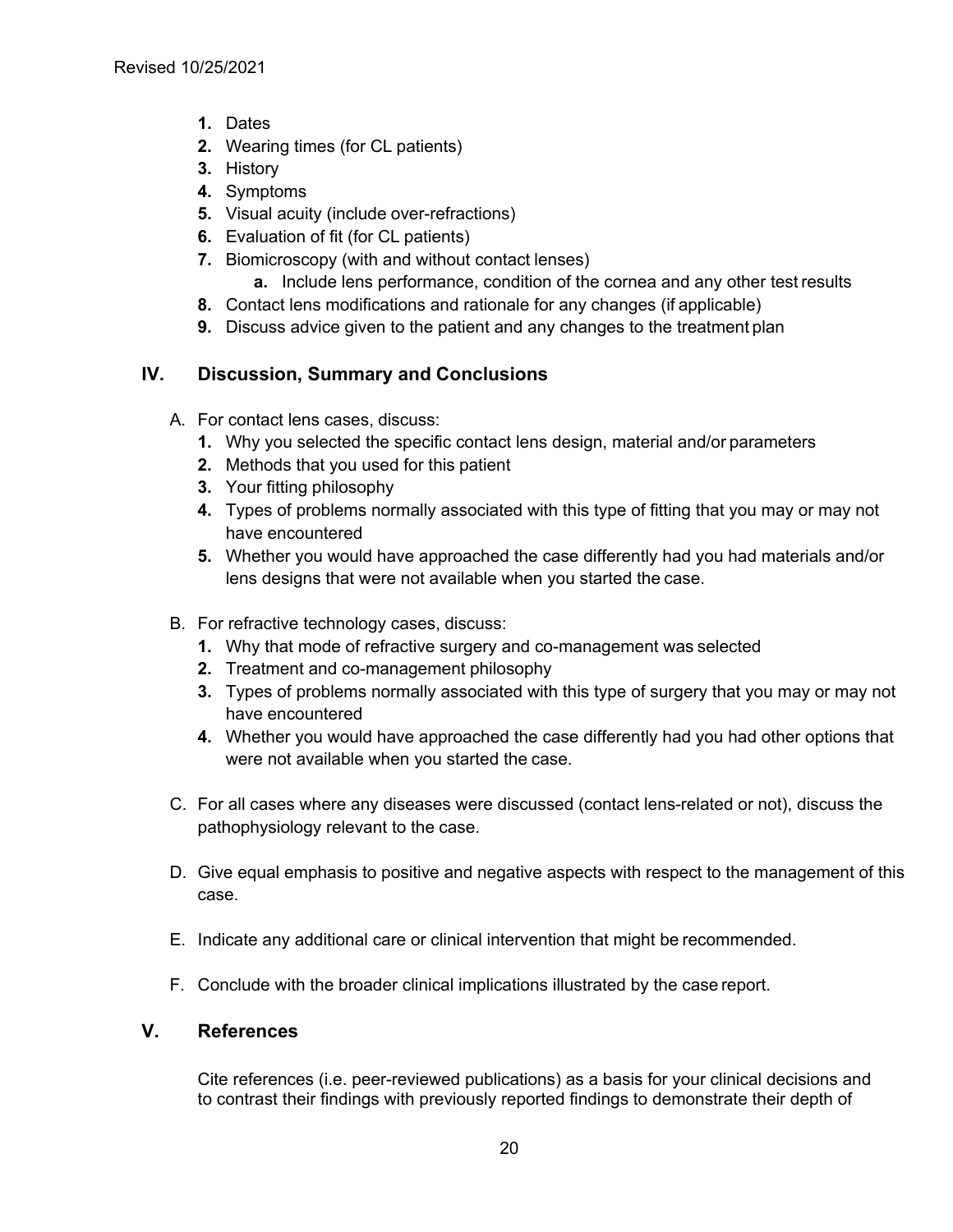scholarship and critical thinking. The references should be listed numerically as an attachment to each case report, and should be formatted according to the style guidelines (APA style) as exemplified below.

References should be numbered consecutively in the text and in the reference list. In the text, reference numbers are entered as superscripts. Candidates are advised to use automated reference numbering software (e.g. Medline, EndNote or Reference Manager) since they may facilitate accurate citations and consistent formatting. PubMed offers a useful reference checker.

Any cited references should have been read in their entirety by the candidate. Discussion and interpretation of referenced citations is appropriate subject matter for the oral examinations.

#### **References to journal articles should include**:

- The author or authors (for more than three authors, list the first three followed by "etal.")
- Title
- Journal name
- Year of publication
- Volume number
- Page numbers

#### **References to books should include:**

- The author or authors
- Chapter title (if any)
- Editor or editors (if any)
- Book title
- Edition (other than the first)
- City of publication
- Publisher
- Copyright year
- Pages of the chapter or section cited

#### **Examples:**

#### **Journal article:**

Craig JP, Nelson JD, Azar DT et al. TFOS DEWS II Report Executive Summary. *Ocul Surf* 2017;15(4):802-12.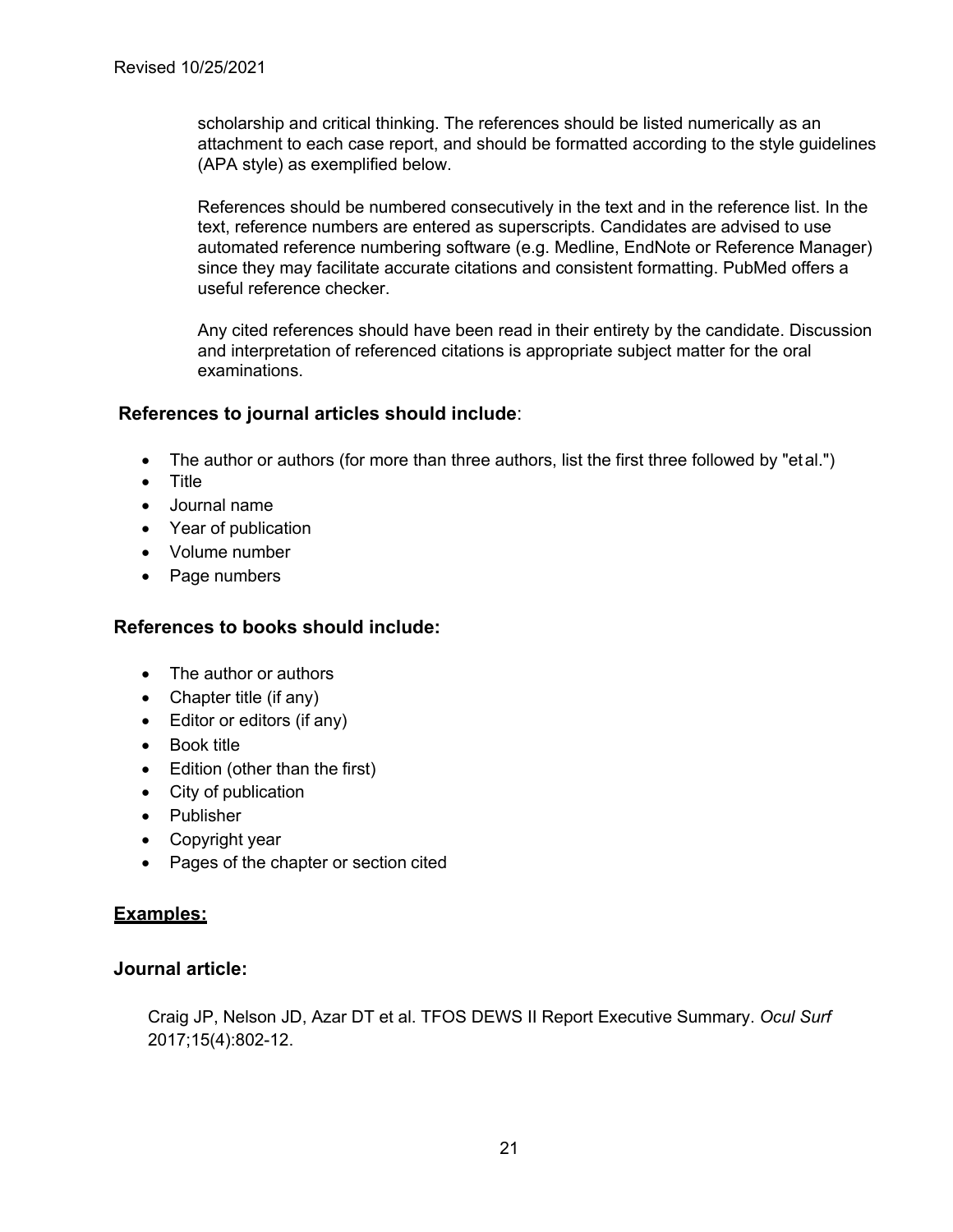Szczotka-Flynn LB, Jiang Y, Stiegemeier MJ et al. Mucin balls influence corneal infiltrative events. *Optom Vis Sci* 2017;94(4):448-57.

#### **Book Chapter:**

Twa M, Moreira S. Astigmatism and toric contact lenses. In: Mannis MJ, Zadnik K, Coral-Ghanem C et al., eds. *Contact Lenses in Ophthalmic Practice.* New York: Springer-Verlag, 2003:109-124.

#### **Unpublished data:**

Unpublished data includes studies in preparation or submitted for publication, scientific posters, and unpublished abstracts that reviewers cannot retrieve in an electronic literature search should be included parenthetically in the text.

Example: "… As described by Jones et al. (Jones RA, ASCRS, 1997)".

The candidate should be prepared to provide abstracts or copies of such for reviewers if requested.

#### **Internet references:**

References to material that is available via the internet are appropriate, provided the material is of peer-reviewed caliber. The online reference should be listed with URL address and date the information was last accessed. Since Internet articles may not be available at the time of review the Candidate is advised to make a printed copy of the material they are referencing so that they will be able to provide it for reviewers if requested.

Example: Bullimore MA, Dobos MJ. Repeatability and validity of refractive error using the Bausch and Lomb Zywave [ARVO Abstract]. *www.arvo.org*, 2003 Abstract nr 4081, accessed December 24, 2019.

#### **VI. Tables**

Information in the tables should not entirely duplicate the text. Instead, the candidate should highlight the most important trends and significant findings.

Tables should be numbered consecutively in order of citation in the text. Each table should have a brief title so that the reader can understand what is being displayed in the table without reference to the text. Tables may also be embedded in the text or each table may be submitted on separate page at the end of the text following the References and Figure legends page if any are included.

Tables should be created in a Word or Excel using the table tools. Each table should be doublespaced.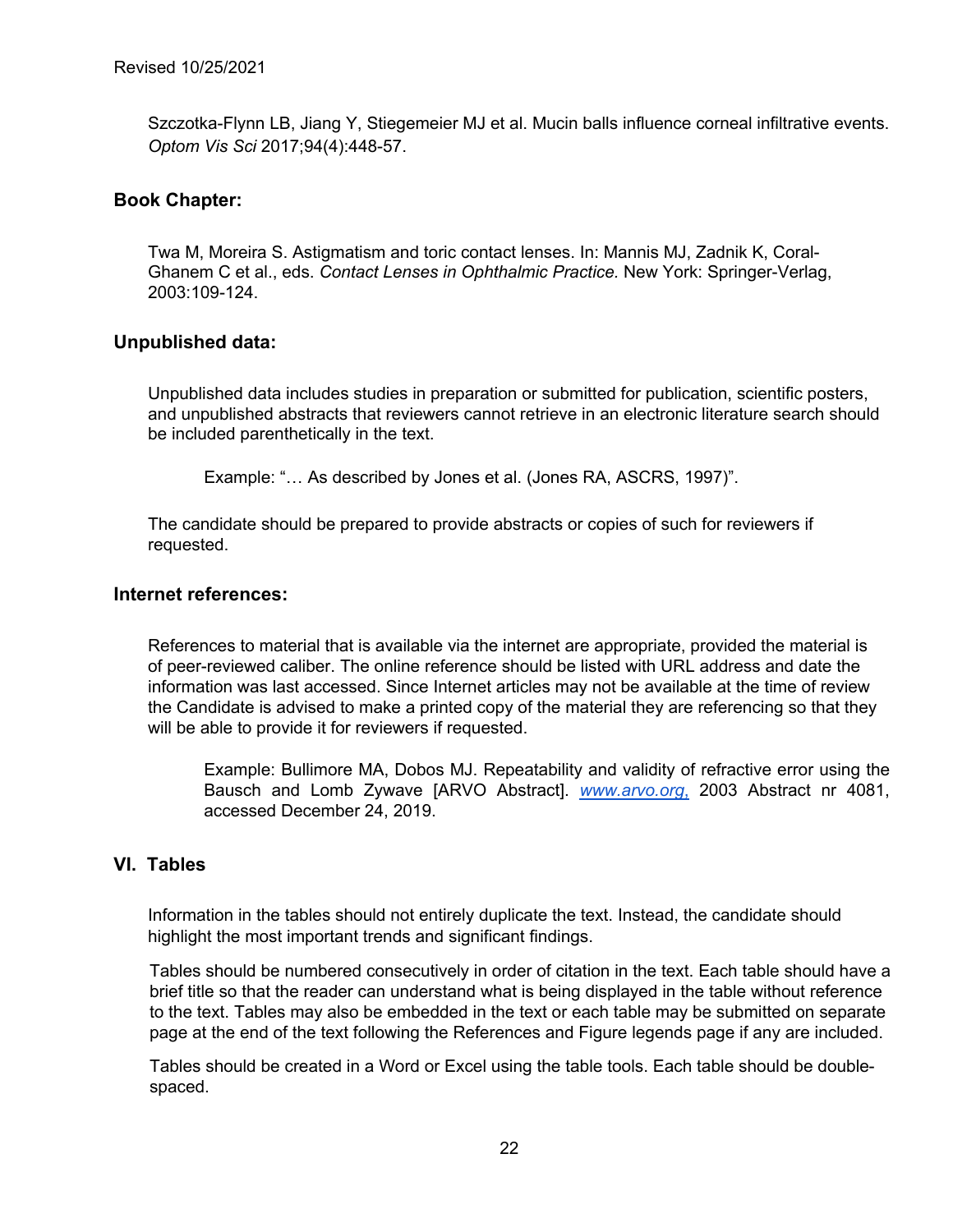#### **VII. Figures and Figure Legends**

Figures may be embedded in word processing documents or may be attached as separate pages to the end of the case report. For embedded figures, figure legends should be included together at the bottom of the figure. For figures attached to the end of case reports, please include a separate figure legend page following any tables. Each legend should be numbered consecutively in the text, have a brief title, and contain a complete description of each figure. Ideally, the legend should contain enough information so that the figure can be understood independently of the text.

#### **VIII. Plagiarism/Cheating**

Plagiarism is defined as the process of copying another person's idea or written work and claiming it as original.

The policy, as stated at the Academy website, is:

- 1. All written work is expected to be the candidate's own original writing.
- 2. Information taken from references or other source documents must be properly attributed.
- 3. Plagiarism may cause the candidate's application for Diplomate to be terminated.

The Case Report Committee members are instructed to check every case report for evidence of plagiarism (written work offered as original when, in fact, it was copied word for word without proper attribution to the original source).

Any instances of suspected plagiarism should first be reviewed among the Case Report Committee members. If all members agree that the written work was plagiarized, the Case Report Committee Chair should immediately forward the case report with supporting documentation to the Diplomate Award Chair for review. The Case Report Committee should suspend communication with the candidate until a decision is made.

The Case Report Lead will notify the candidate in question that his/her written material is being sent to the Diplomate Award Chair to investigate the possibility of plagiarism.

If the Diplomate Award Chair does not find plagiarism, the Case Report Committee Lead will notify the candidate and provide an explanation of the Case Report Committee concerns along with clarification as to how to avoid the perception of plagiarism in future written work.

If the Diplomate Award Chair confirms that the written material in question was plagiarized, the Executive Committee will be notified. Although extenuating circumstances raised by the candidate may be considered, confirmed plagiarism is considered a violation of the AAO Standards of Conduct. The Diplomate Award Chair will notify the candidate that his/her application for Fellowship has been terminated. Information regarding the grievance policy will be sent along with the decision.

Nothing in this policy will preclude a candidate whose application was terminated due to plagiarism from re-applying in future years. The Diplomate Award Chair, in consultation with the Executive Committee, will decide whether the candidate's application will be accepted. If the candidate is allowed to reapply, all work previously attained will be forfeited. All case reports previously submitted, including the plagiarized report, are excluded from eligibility even in a re-written format. All practical and written examination results will be forfeited. A Research candidate previously dismissed must submit a new topic outline and restart the research.